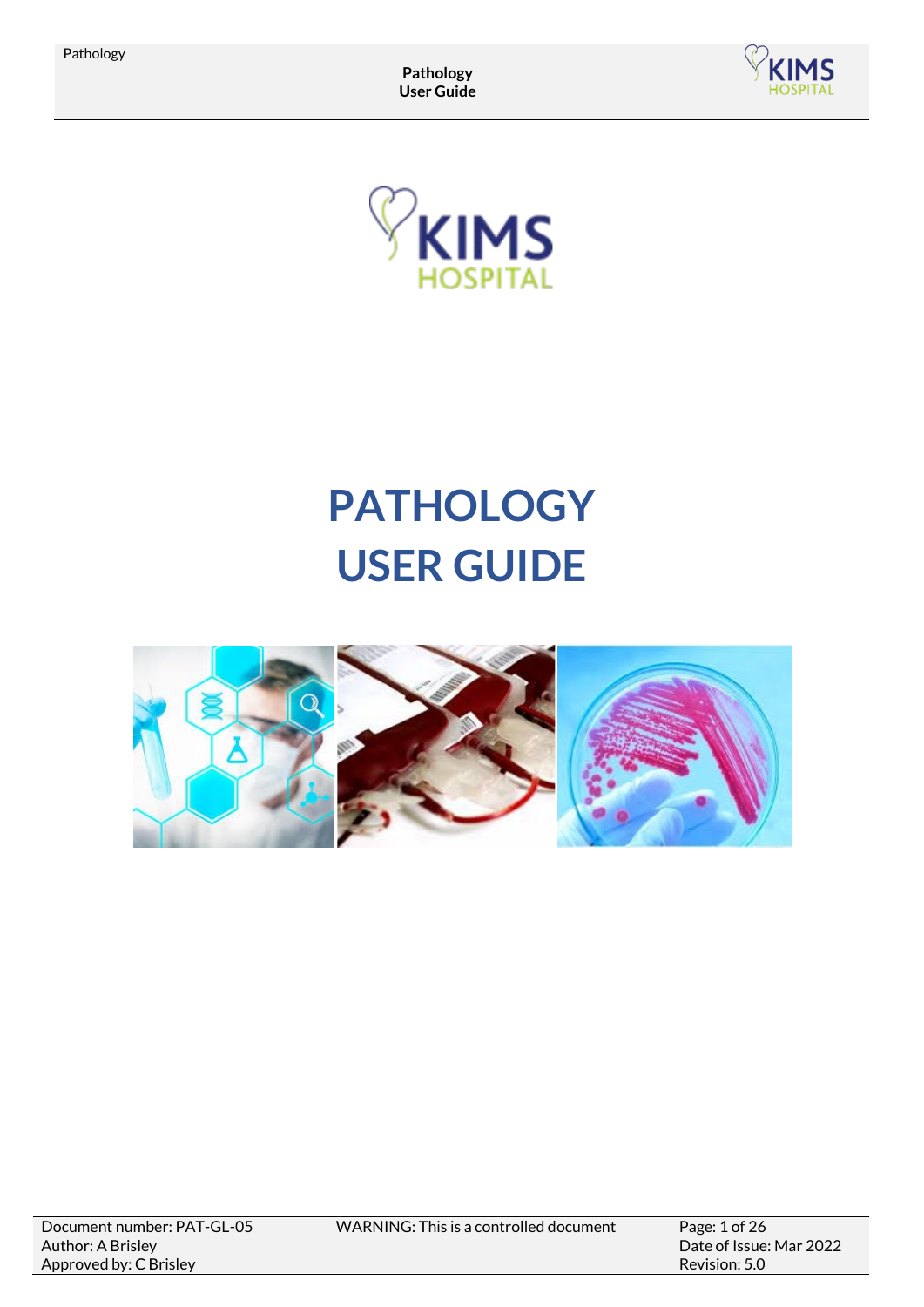

# **CONTENTS**

| $\mathbf 1$ |                                                                          |
|-------------|--------------------------------------------------------------------------|
| 2           |                                                                          |
| 3           |                                                                          |
| 4           |                                                                          |
| 5           |                                                                          |
| 6           |                                                                          |
| 7           | SAMPLE REQUIREMENTS - INCLUDING VOLUMES AND PROFILES 6                   |
| 8           |                                                                          |
| 9           |                                                                          |
| 10          |                                                                          |
| 11          |                                                                          |
| 12          |                                                                          |
| 13          |                                                                          |
| 14          | <b>MEASUREMENT UNCERTAINTY AND FACTORS AFFECTING</b>                     |
| 14.1        |                                                                          |
| 14.2        |                                                                          |
| 14.3        | Post-Examination Factors Affecting Haematology & Transfusion Results  18 |
| 15          |                                                                          |
| 16          | SAMPLES REFERRED TO OTHER TRUSTS/LABORATORIES FOR ANALYSIS               |
|             |                                                                          |
| 17          | TIME LIMITS FOR REQUESTING ADDITIONAL EXAMINATIONS 23                    |
|             |                                                                          |
| 18          |                                                                          |
| 19          |                                                                          |
| 20          |                                                                          |
| 21          |                                                                          |
| 22          |                                                                          |

| Document number: PAT-GL-05 | WARNING: This is a controlled document | Page: $2$ of $262$      |
|----------------------------|----------------------------------------|-------------------------|
| Author: A Brisley          |                                        | Date of Issue: Mar 2022 |
| Approved by: C Brisley     |                                        | Revision: 5.0           |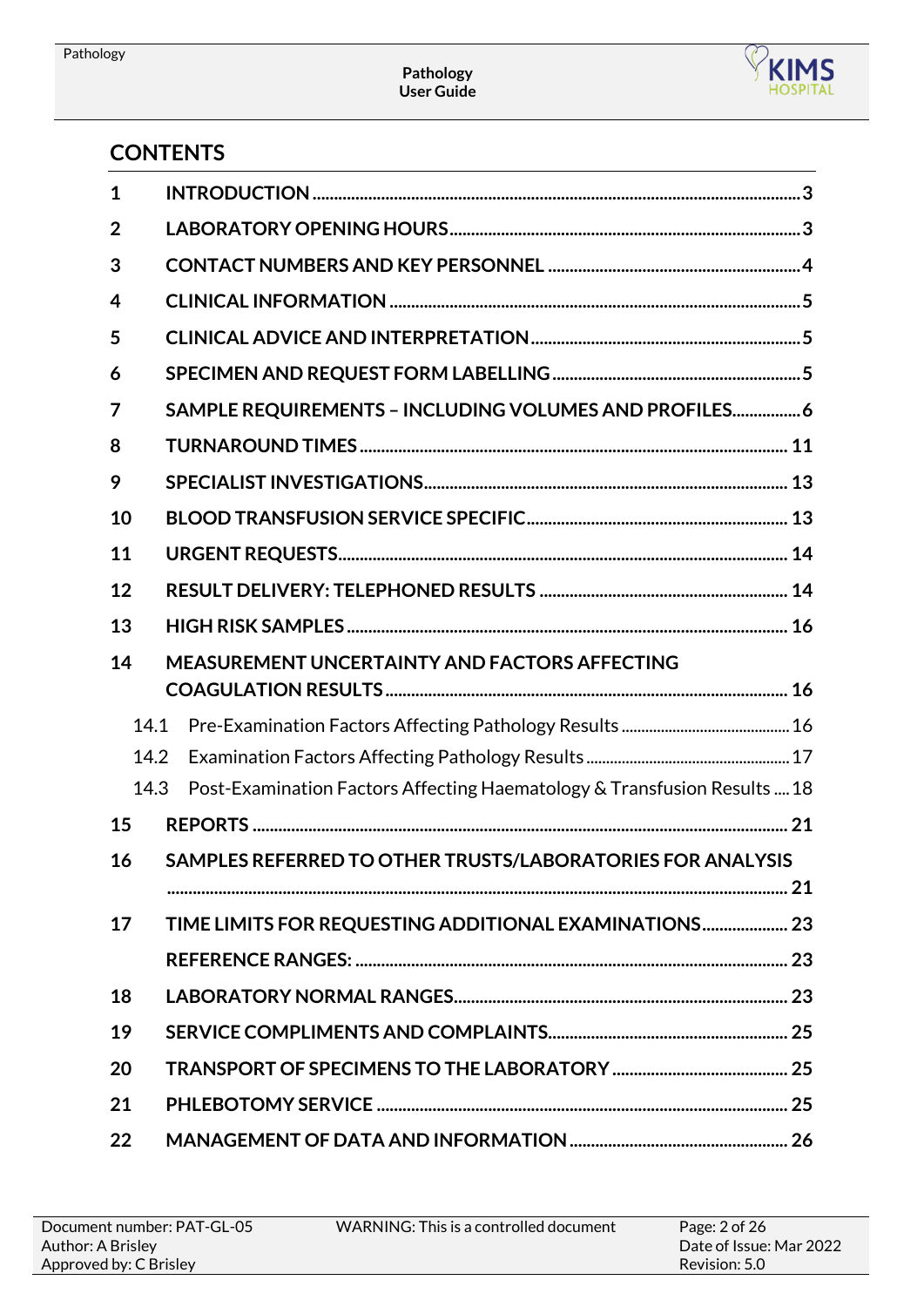

# <span id="page-2-0"></span>**1 INTRODUCTION**

Efficient and appropriate use of the Laboratory Service is central to the modern practice of medicine. The aim of this handbook is to provide clear guidance on how and when to use our Laboratory Service, which analyses are available, and which sample type should be used. We process more than 200,000 individual pathology tests each year. Analyses are performed using the latest technologies by qualified scientific staff assisted by trained support staff. All processes undergo rigorous quality control and the Laboratory participates in external quality assessment programmes and is actively moving towards an accreditation scheme.

Clearly, a concise handbook cannot give comprehensive coverage of all aspects of the service we offer. Contact names and telephone numbers of key senior members of staff are given – please contact us whenever you have a query over which investigation is most appropriate, what collection conditions might affect your result and how you should interpret that result. Clinical advice is available from appropriate consultants and is an essential part of the service we offer: effective liaison with us improves our service to you.

We have made every effort to ensure that the information in this handbook is correct at the time of publication. However, information will change as new technologies become available and the service evolves to meet the needs of our users. We welcome any comments or suggestions you would like to make, positive or negative, so that these can be incorporated in future editions of the handbook.

**This user guide is designed to help you get the most from the Pathology Services available at KIMS Hospital.** 

## **Department Overview and Current Context**

The Pathology Laboratory Service, which operates within KIMS Hospital provides a diagnostic laboratory service offered from 8am–5pm, 5 days a week; and can provide an 8am–12pm service on Saturdays and Sundays **on request**. The Laboratory Service is supported by Biomedical and Assistant Healthcare Scientists.

The Laboratory is working towards attainment of UKAS ISO 15189 compliance.

# **2 PATHOLOGY LABORATORY LOCATION**

<span id="page-2-1"></span>The pathology laboratory is located on the lower ground floor of the Kent building of KIMS hospital main site

## **Laboratory opening hours**

The laboratory is operational 8am–5pm, Monday–Friday and can provide an 8am–12pm service on Saturdays and Sundays **on request**.

| Document number: PAT-GL-05 | WARNING: This is a controlled document | Page: $3$ of 26         |
|----------------------------|----------------------------------------|-------------------------|
| Author: A Brisley          |                                        | Date of Issue: Mar 2022 |
| Approved by: C Brisley     |                                        | Revision: 5.0           |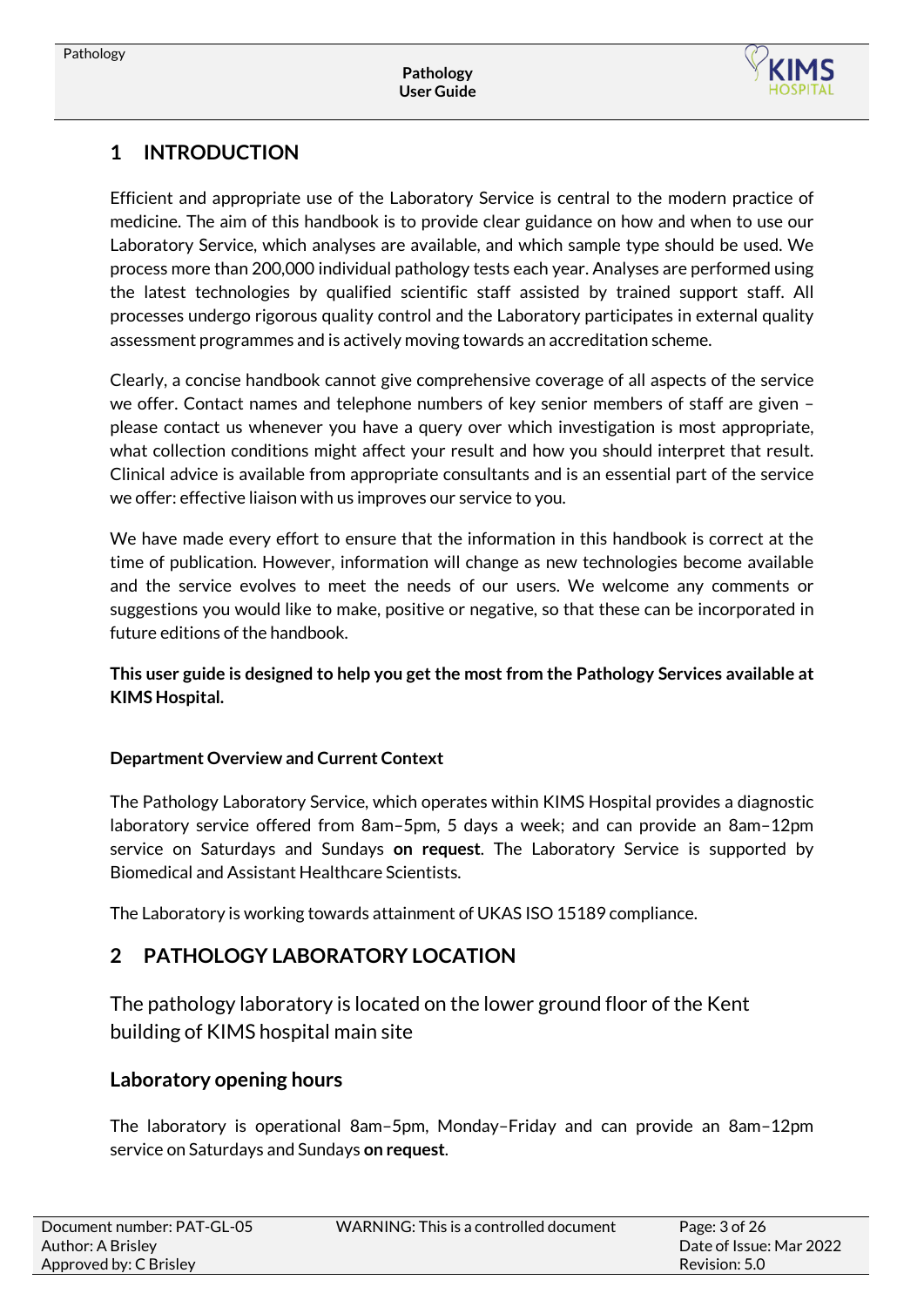

**Out of routine working hours the Pathology Service Manager may be contacted via the KIMS Hospital Switchboard.**

#### **Weekends**

At weekends the Laboratory is open for acceptance of samples for analysis up to 12MD and is staffed by a single Biomedical Scientist.

#### **Bank Holidays**

The Laboratory is open as required by KIMS Hospital on Bank Holidays, this is agreed with the clinical teams prior to the event. The Laboratory will be covered by a single Biomedical Scientist.

## **Out of Hours**

Out of hours an on call Biomedical scientist is available via switchboard for urgent queries or concerns.

## <span id="page-3-0"></span>**3 CONTACT NUMBERS AND KEY PERSONNEL**

| <b>Pathology Extension Numbers:</b>                      |  |
|----------------------------------------------------------|--|
|                                                          |  |
|                                                          |  |
|                                                          |  |
| <b>Contact Names and Telephone Numbers:</b>              |  |
|                                                          |  |
|                                                          |  |
|                                                          |  |
| Pathology Clinical Director (and Haematology Consultant) |  |

For clinical advice and interpretation contact(all via KIMS Hospital Main Switchboard): Consultant Clinical Scientist: Edward Kearney Haematology Consultants: Maadh Aldouri, Lalita Banerjee, Saad Rassam Microbiology Consultant: Srinivasulu Reddy

Dr Maadh Aldouri: .....................................................................................Via Switchboard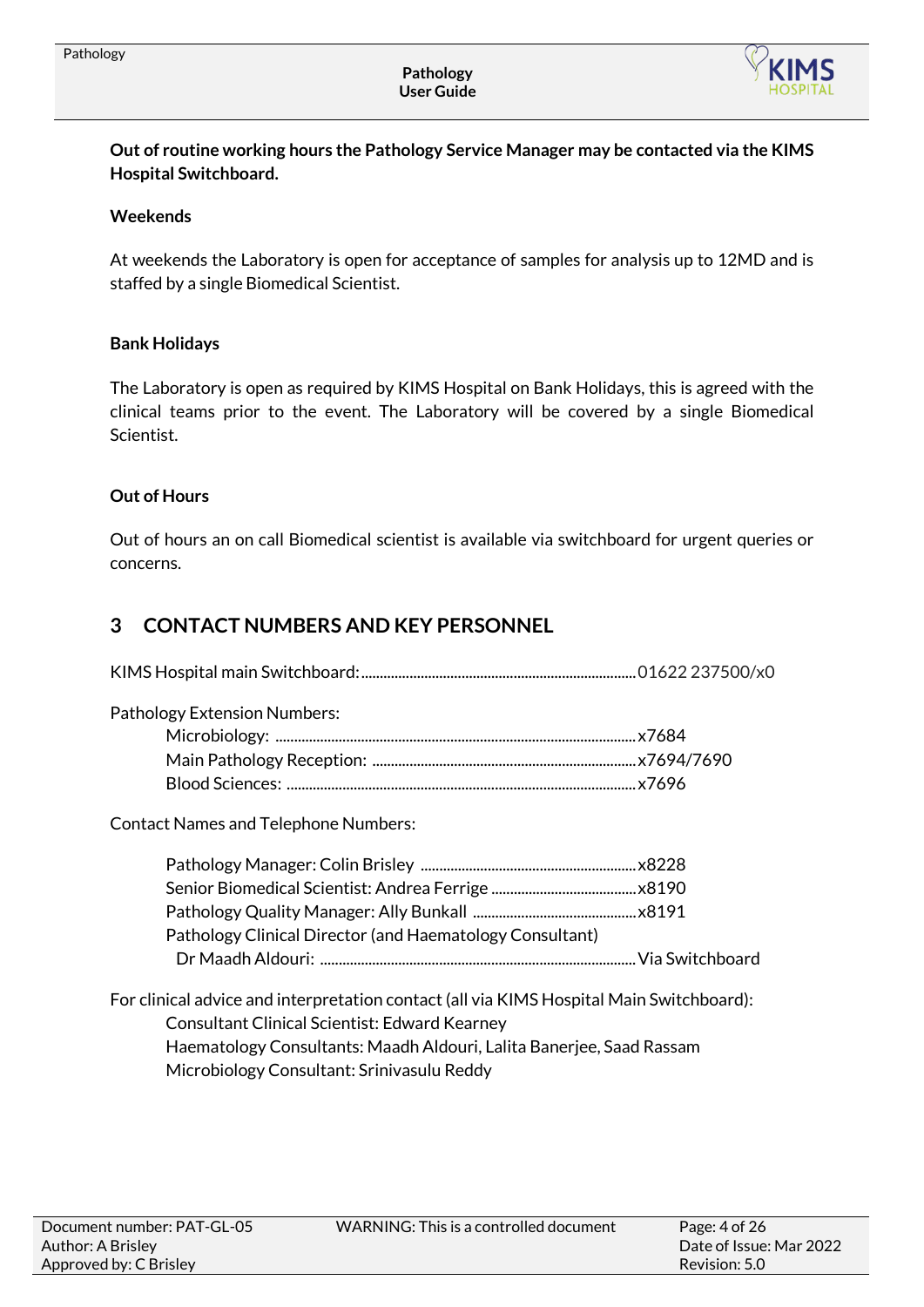

## <span id="page-4-0"></span>**4 CLINICAL INFORMATION**

It is particularly helpful to us to receive as much clinical information as possible on the laboratory request form as this ensures that the appropriate diagnostic tests are performed on your behalf.

## <span id="page-4-1"></span>**5 CLINICAL ADVICE AND INTERPRETATION**

Clinical advice and interpretation is available on request via the Pathology Manager who will advise regarding contacting the Consultants for further advice. Clinical and interpretative comments are also added to the results if indicated. Out of hours clinical advice is available by contacting the on-call Haematologist, Consultant Clinical Biochemist or Consultant Microbiologist via KIMS Hospital Main Switchboard.

## <span id="page-4-2"></span>**6 SPECIMEN AND REQUEST FORM LABELLING**

Please help us to help you by completing request forms legibly with all the necessary information. **It is essential** that the patient details are clear and accurate and also that we have a clear indication of the destination for the report and the requestor.

Specimens and request forms must be completed in accordance with the Pathology Specimen Acceptance Policy HOP-POL-20. Blood transfusion samples must be hand written on the specimen including the signature of the person taking the sample.

Requests for investigations must include the following information:

- Patient demographic details including KIMS Hospital Number where available.
- Date and time of collection of specimen.
- Requesting doctor/clinician/nurse.
- Return destination for the report.
- Relevant clinical details including current treatment. Please provide as much information as possible, including anticoagulant drugs or other medication.
- Tests required.

## **Correct Samples for Blood Transfusion**

**NOTE:** All samples for Blood Transfusion analysis **MUST** be fully labelled with patient's surname and forename(s), date of birth (not age), patient's hospital number and the location at which the patient currently resides. This information must be hand written (by the person drawing the blood **only**) and the label signed and dated. All patient details must be correct and thoroughly checked.

**Any samples not meeting current guidelines as shown in the Pathology Specimen and Request Form Acceptance Policy will not be processed.** 

| Document number: PAT-GL-05 | WARNING: This is a controlled document | Page: 5 of 26           |
|----------------------------|----------------------------------------|-------------------------|
| Author: A Brisley          |                                        | Date of Issue: Mar 2022 |
| Approved by: C Brisley     |                                        | Revision: 5.0           |
|                            |                                        |                         |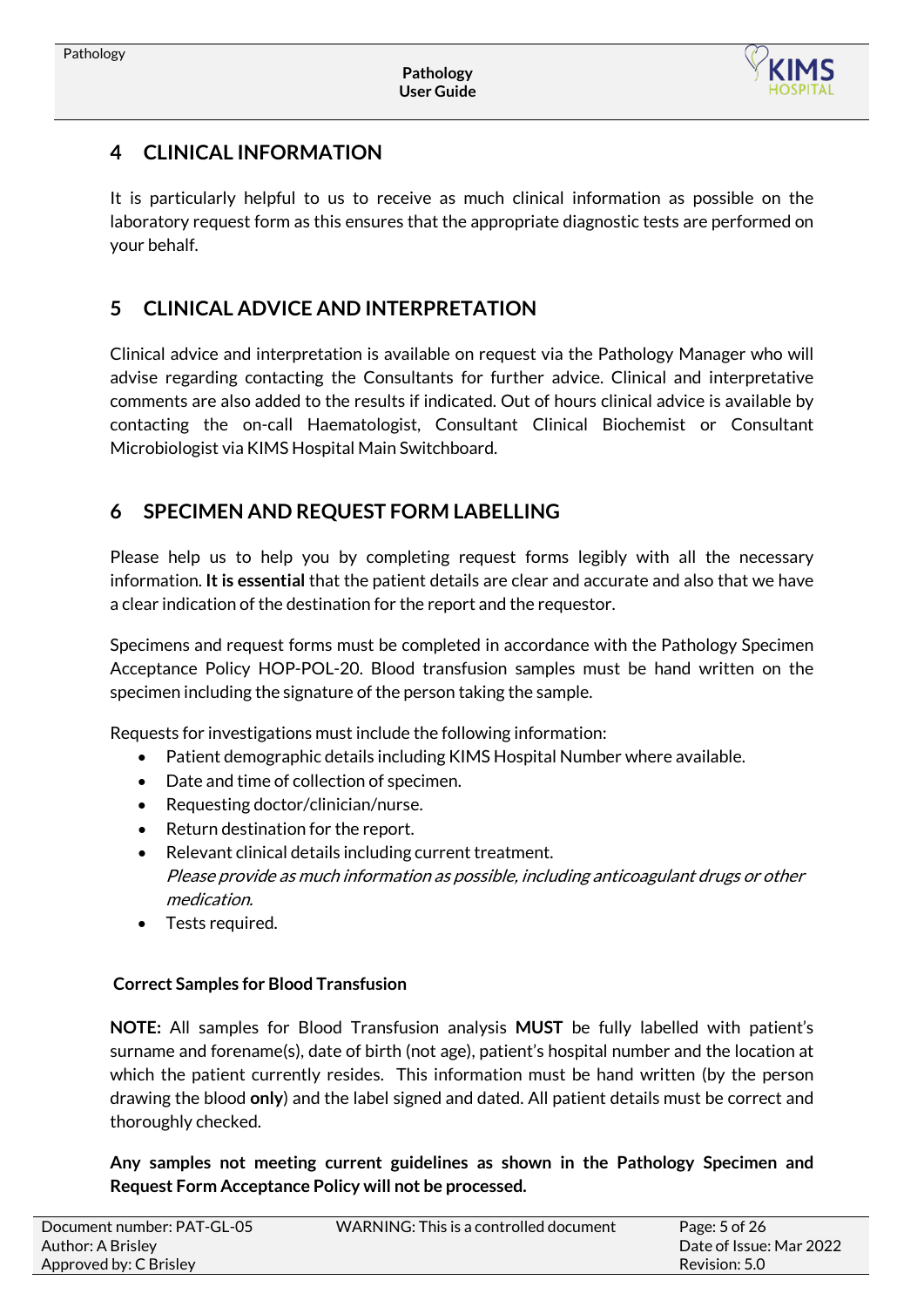

**This may result in delay of provision of blood or pathology results for your patient. Section 7 (below) details specimen request requirements.**

# <span id="page-5-0"></span>**7 SAMPLE REQUIREMENTS – INCLUDING VOLUMES AND PROFILES**

All samples should be transported promptly to the laboratory, at room temperature (except where specified) and away from direct sunlight. Appropriate transport boxes should be used for this purpose and the samples should be placed inside individual sample bags.

## **If specimens require urgent processing, please write "URGENT" conspicuously on the request form (AND tick the appropriate box) & contact the laboratory to inform them that it will be coming.**

The Laboratory offers several test profiles. The basic constituent tests are:

- Full Blood Count (FBC): all blood parameters (check the types and numbers of cells in blood sample).
- Urea & Electrolytes (U&E): sodium, potassium, creatinine, urea, Chloride, EGFR.
- Liver function test (LFT): total bilirubin, total protein, albumin, alanine transaminase, alkaline phosphatase, aspartate transaminase.
- Lipid profile: total cholesterol, HDL-cholesterol, LDL-cholesterol, triglyceride.
- Thyroid function test (TFT): thyroid stimulating hormone (TSH), free thyroxine (FT4).
- Bone Profile (Bone): Calcium, adjusted calcium, albumin.
- Coagulation Screen: APPT, PT INR.

No other profiles are in use – please always specify in other cases exactly which tests you require. The laboratory will always undertake to do as many of the requested analyses as possible on the sample provided. In general, all of the above tests can be done upon receipt of an appropriate sample including a single filled, EDTA, 4ml gel separator tube, or correctly-filled Blue Top container. Some more specialised tests, in particular those which we refer to regional centres, may require larger sample volumes or additional tubes. Please contact the laboratory to discuss sample requirements for specialised tests.

**Urine samples for microbiology:** Urine samples for microbiology should be collected into a sterile universal with or with-out boric acid. The urine collection tube must be filled to within the two lines indicated (minimum of 3 ml, maximum of 7ml). Sample should be labelled with name, DOB, hospital number and date and time taken. Patient collection leaflet available on Q-Pulse (HOP-FOR-65)

**Faecal samples for Microbiology:** Faecal specimens should be submitted to the laboratory in an appropriate plain screw capped CE leak proof specimen container (Blue top stool sample pots) as soon as possible after collection. Submit a sample that fills at least a third of the container if possible, but please do not overfill the container. Sample should be labelled with name, DOB, hospital number and date and time taken. Patient collection leaflet available on Q-Pulse (HOP-FOR-66)

| Document number: PAT-GL-05 | WARNING: This is a controlled document | Page: $6$ of $26$       |
|----------------------------|----------------------------------------|-------------------------|
| Author: A Brisley          |                                        | Date of Issue: Mar 2022 |
| Approved by: C Brisley     |                                        | Revision: 5.0           |
|                            |                                        |                         |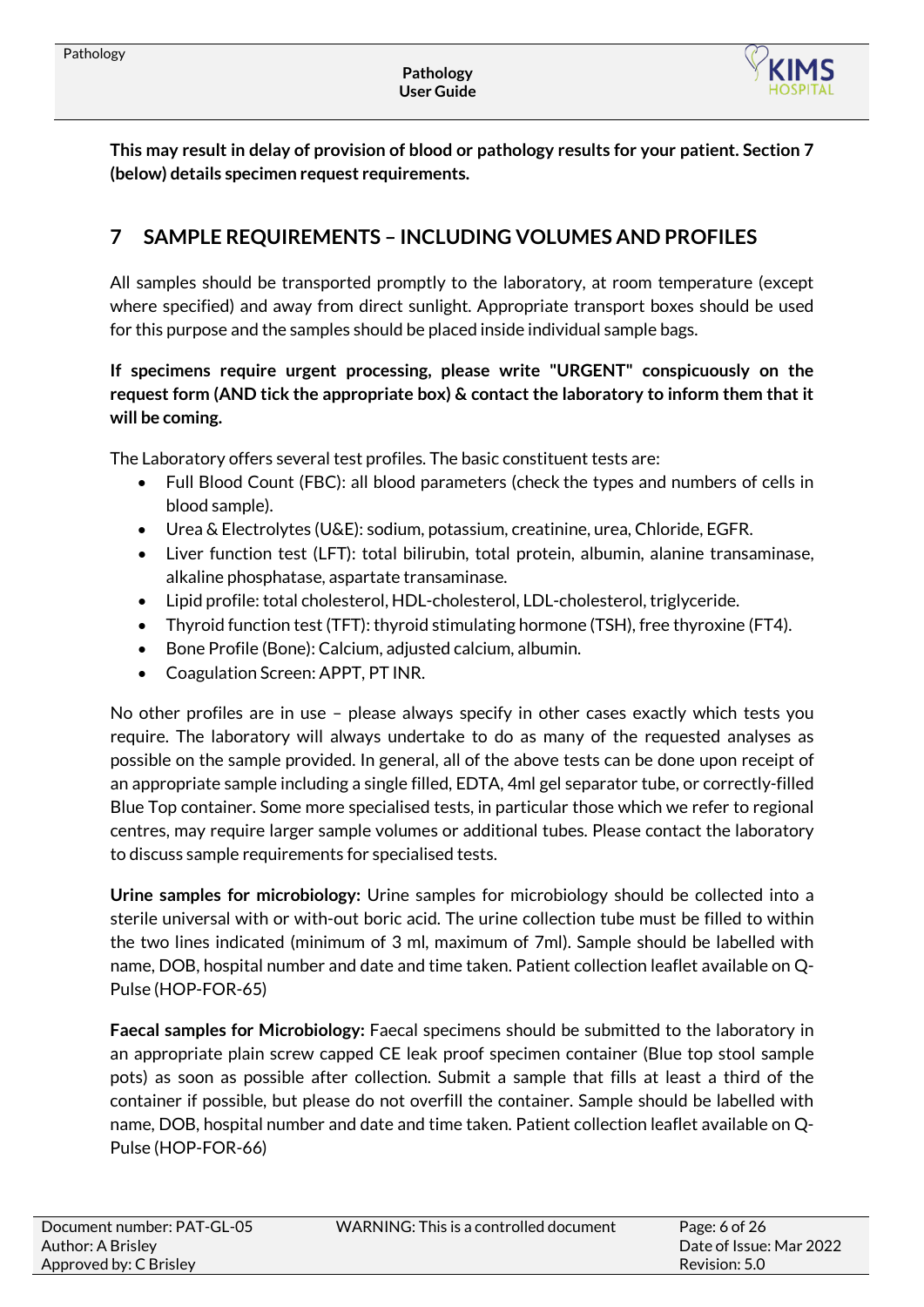

**COVID-19 Samples:** Samples are collected as per Infection prevention control SOP (IPC-SOP-10) specimen requirements as follows:

- All patients attending for COVID-19 tests have completed 72hr -14day isolation and MUST be asymptomatic
- Staff undergoing routine testing must be asymptomatic
- A single swab sample is taken (Throat and nasal) and added to DNA/RNA collection swab
- Samples should be transported using appropriate transport boxes and should package as per HOP-INF-14
- Samples should be transported to the laboratory as soon as possible after being taken
- Samples should be stored at room temperature until tested (up to 72hrs)

**MRSA Samples:** Samples are collected as per Outpatient SOP (OPD-SOP-63)

**Swab samples other than MRSA**: Samples are collected as per Day case and ward guideline (DAY-GL-16).

All documents are available via Q-Pulse or on request from Pathology

#### **Table 1: Sample Containers**

|                          | Container         | <b>Minimum Volume</b> | <b>Comments</b>                                                                                                                                 |
|--------------------------|-------------------|-----------------------|-------------------------------------------------------------------------------------------------------------------------------------------------|
| Haematology              |                   |                       |                                                                                                                                                 |
| FBC                      | Purple top (EDTA) | 1 <sub>m</sub>        | All samples must be<br>processed within 24 hours<br>from collection. Samples<br>should be stored at 4-22°C<br>and away from direct<br>sunlight. |
| <b>ESR</b>               | Purple Top (EDTA) | 4ml                   | Samples must be tested<br>within 24 hours                                                                                                       |
| <b>Blood Transfusion</b> |                   |                       |                                                                                                                                                 |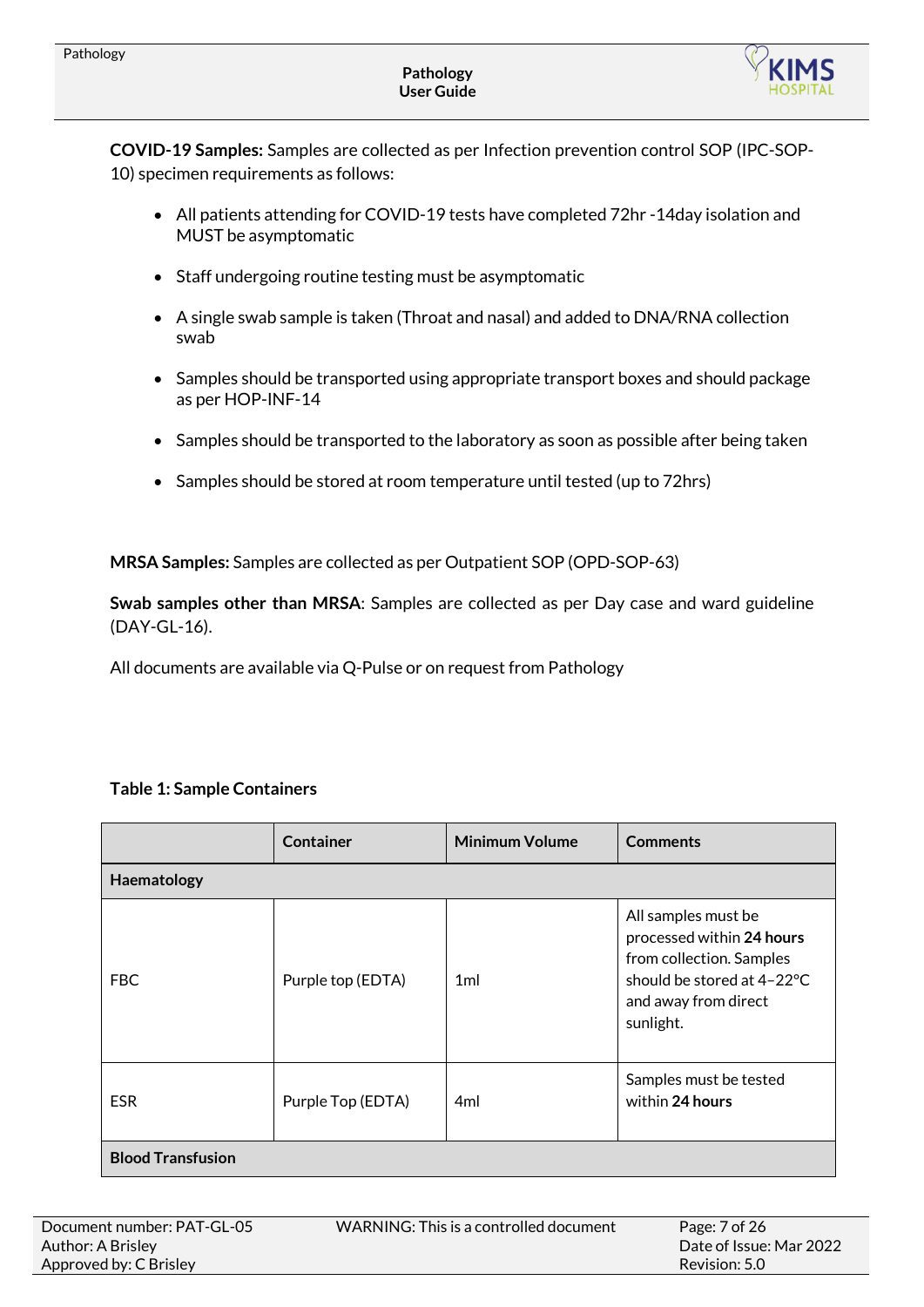

|                                  | <b>Container</b> | <b>Minimum Volume</b>                        | <b>Comments</b>                                                                                                                                 |
|----------------------------------|------------------|----------------------------------------------|-------------------------------------------------------------------------------------------------------------------------------------------------|
| Group and Save                   | Pink Top         | 7 <sub>ml</sub>                              | All samples must be<br>processed within 24 hours<br>from collection. Samples<br>should be stored at 4-22°C<br>and away from direct<br>sunlight. |
| Crossmatch                       | Pink Top         | 7ml                                          | All samples must be<br>processed within 24 hours<br>from collection. Samples<br>should be stored at 4-22°C<br>and away from direct<br>sunlight. |
| Coagulation                      |                  |                                              |                                                                                                                                                 |
| Coagulation screen<br><b>INR</b> | <b>Blue Top</b>  | Must be filled to line<br>(see Fig. 1 below) | All samples for coagulation<br>must be processed within 4<br>hours of collection.                                                               |
| Biochemistry                     |                  |                                              |                                                                                                                                                 |
| <b>UEC</b>                       | <b>Gold Top</b>  | 5ml                                          | All samples must be<br>processed within 24 hours<br>from collection. Samples<br>should be stored at 4-22°C<br>and away from direct<br>sunlight. |
| <b>LFT</b>                       | Gold Top         | 5ml                                          | As above.                                                                                                                                       |
| Lipid Profile                    | <b>Gold Top</b>  | 5ml                                          | As above.                                                                                                                                       |
| <b>TFT</b>                       | <b>Gold Top</b>  | 5ml                                          | As above.                                                                                                                                       |
| Bone                             | Gold Top         | 5ml                                          | As above.                                                                                                                                       |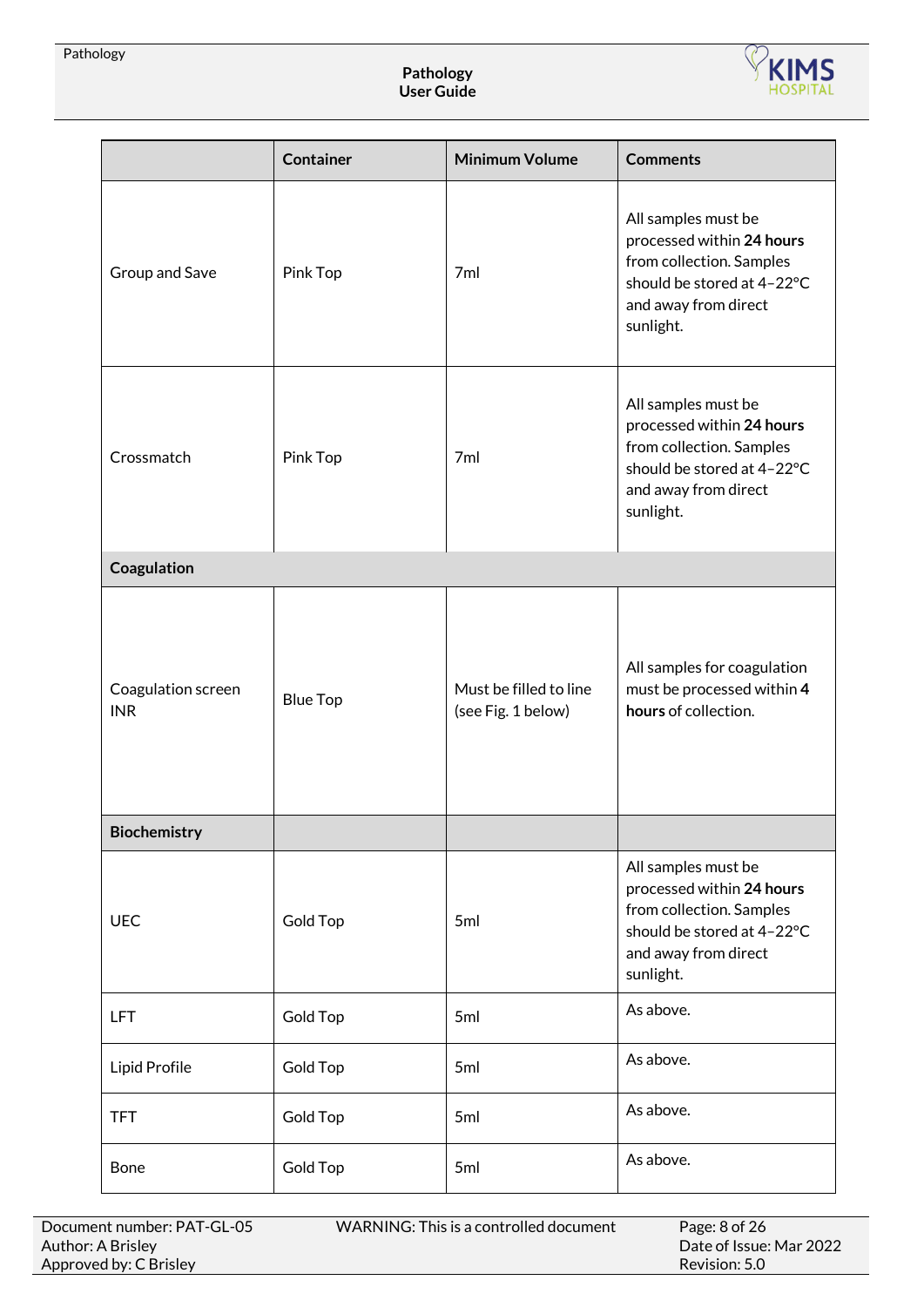

|                                                            | <b>Container</b>                 | <b>Minimum Volume</b> | <b>Comments</b>                                  |
|------------------------------------------------------------|----------------------------------|-----------------------|--------------------------------------------------|
| Ferritin<br>Gold Top                                       |                                  | 5ml                   | As above.                                        |
| Uric Acid                                                  | Gold Top                         | 5ml                   | As above.                                        |
| <b>GGT</b><br>Gold Top                                     |                                  | 5ml                   | As above.                                        |
| Magnesium                                                  | Gold Top                         | 5ml                   | As above.                                        |
| T. Protein and Albumin                                     | Gold Top                         | 5ml                   | As above.                                        |
| Phosphate                                                  | <b>Gold Top</b>                  | 5ml                   | As Above                                         |
| Amylase                                                    | Gold Top                         | 5ml                   | As above.                                        |
| Iron                                                       | <b>Gold Top</b>                  | 5ml                   | As above.                                        |
| <b>CRP</b>                                                 | Gold Top                         | 5ml                   | As above.                                        |
| Glucose                                                    | Gold Top                         | 5ml                   | As above.                                        |
| LDH<br>Gold Top                                            |                                  | 5ml                   | As above.                                        |
| <b>CEA</b><br>Gold Top                                     |                                  | 5ml                   | As above.                                        |
| T.PSA<br><b>Gold Top</b>                                   |                                  | 5ml                   | As above.                                        |
| Vitamin D                                                  | Gold Top                         | 5ml                   | As above.                                        |
| <b>TNT</b>                                                 | Gold Top                         | 5ml                   | As above.                                        |
| Microbiology                                               |                                  |                       |                                                  |
| Urine Culture*                                             | White Top / Red Top<br>universal | $>1$ ml               | Samples should be stored at<br>$4 - 8$ °C.       |
| Culture swab/ MRSA<br>Blue Top swab<br>screen <sup>*</sup> |                                  | N/A                   | Samples should be stored at<br>$4-8$ °C.         |
| Viral swab                                                 | RNA/DNA shield swab              | N/A                   | Samples should be stored at<br>room temperature. |
| Histology                                                  |                                  |                       |                                                  |

WARNING: This is a controlled document

Date of Issue: Mar 2022 Revision: 5.0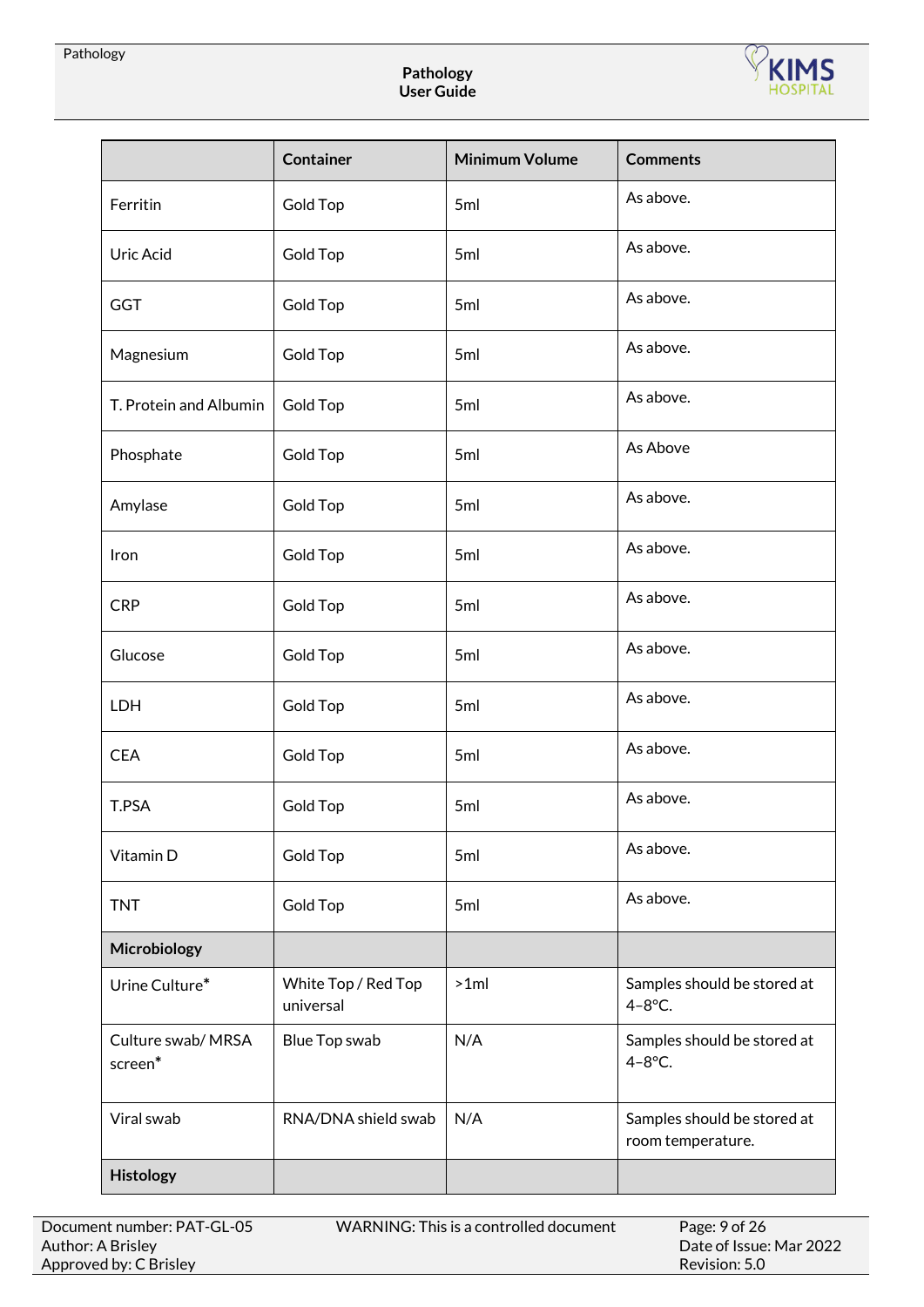

|                      | <b>Container</b>           | <b>Minimum Volume</b> | <b>Comments</b>                                  |
|----------------------|----------------------------|-----------------------|--------------------------------------------------|
| Sample for histology | Container with<br>formalin | N/A                   | Samples should be stored at<br>room temperature. |

**\***All microbiology samples should be processed within 24 hours of collection and delivered to the laboratory as soon as possible after collection (within 24hrs). The laboratory will advise you on the suitability of the sample for performing additional tests.

Blood samples requiring centrifugation must be received within the laboratory within 4 hrs of draw, unless centrifuged at source

For specialist tests please discuss with the Laboratory directly.

Results may be affected by factors such as **lipaemia, icteric** or **haemolysis**. The laboratory will advise you regarding this.

Additional investigations may be requested by telephoning the laboratory. Tests may be added to samples within 24 hours of receipt of the sample, an updated request form must also be submitted to the laboratory of any additional tests requested. All coagulation tests must be performed within 4 hours of taking the sample.



**Figure 1: Fill Level for Coagulation Tubes**

NB: It has been observed that when collecting coagulation tubes as the first sample using the butterfly needle collection system, the tubes may not always fill to the minimum line causing them to be rejected by the Laboratory. If you experience any problems collecting or filling coagulation tubes then please contact the Laboratory to discuss.

| Document number: PAT-GL-05 | WARNING: This is a controlled document | Page: 10 of 26          |
|----------------------------|----------------------------------------|-------------------------|
| Author: A Brisley          |                                        | Date of Issue: Mar 2022 |
| Approved by: C Brisley     |                                        | $\,$ Revision: 5.0 $\,$ |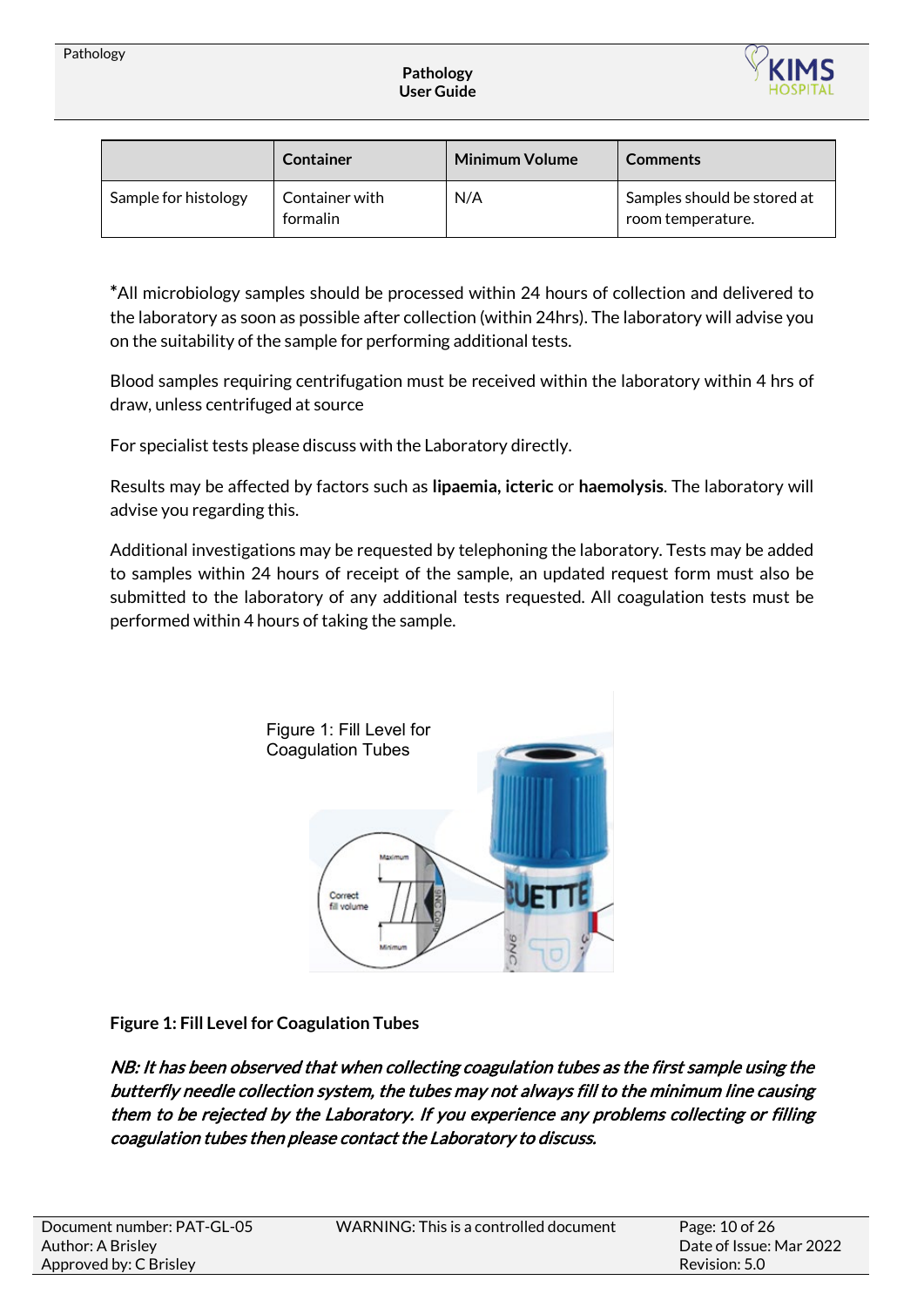<span id="page-10-1"></span>

# **8 TURNAROUND TIMES**

## **Table 2: Standard Test Turnaround Times (TATs)**

<span id="page-10-0"></span>

| <b>Test</b>        | <b>TAT</b>                | Location Analysed <sup>1</sup><br>(if not at KIMS Hospital) | <b>Comments</b>                                              |
|--------------------|---------------------------|-------------------------------------------------------------|--------------------------------------------------------------|
| All urgent samples | Within 1 hour of receipt  |                                                             |                                                              |
| All ward samples   | Within 2 hours of receipt |                                                             |                                                              |
| <b>FBC</b>         | 24 hours                  |                                                             | Grossly abnormal results will be phoned as soon as possible. |
| <b>ESR</b>         | 24 hours                  |                                                             |                                                              |
| <b>U&amp;EC</b>    | 24 hours                  |                                                             |                                                              |
| <b>LFT</b>         | 24 hours                  |                                                             |                                                              |
| Lipid Profile      | 24 hours                  |                                                             |                                                              |
| <b>TFT</b>         | 24 hours                  |                                                             |                                                              |
| Bone               | 24 hours                  |                                                             |                                                              |
| GGT                | 24 hours                  |                                                             |                                                              |
| GLU                | 24 hours                  |                                                             |                                                              |
| <b>IRON</b>        | 24 hours                  |                                                             |                                                              |
| <b>VITD</b>        | 24 hours                  |                                                             |                                                              |

 $\ddot{\phantom{a}}$ <sup>1</sup> See Table 9 for External Laboratory Details

| Date of Issue: Mar 2022<br>Author: A Brisley<br>document<br>Revision: 5.0<br>Approved by: C Brisely | Document number: PAT-GL-05 | WARNING: This is a controlled | Page: 11 of 26 |  |
|-----------------------------------------------------------------------------------------------------|----------------------------|-------------------------------|----------------|--|
|-----------------------------------------------------------------------------------------------------|----------------------------|-------------------------------|----------------|--|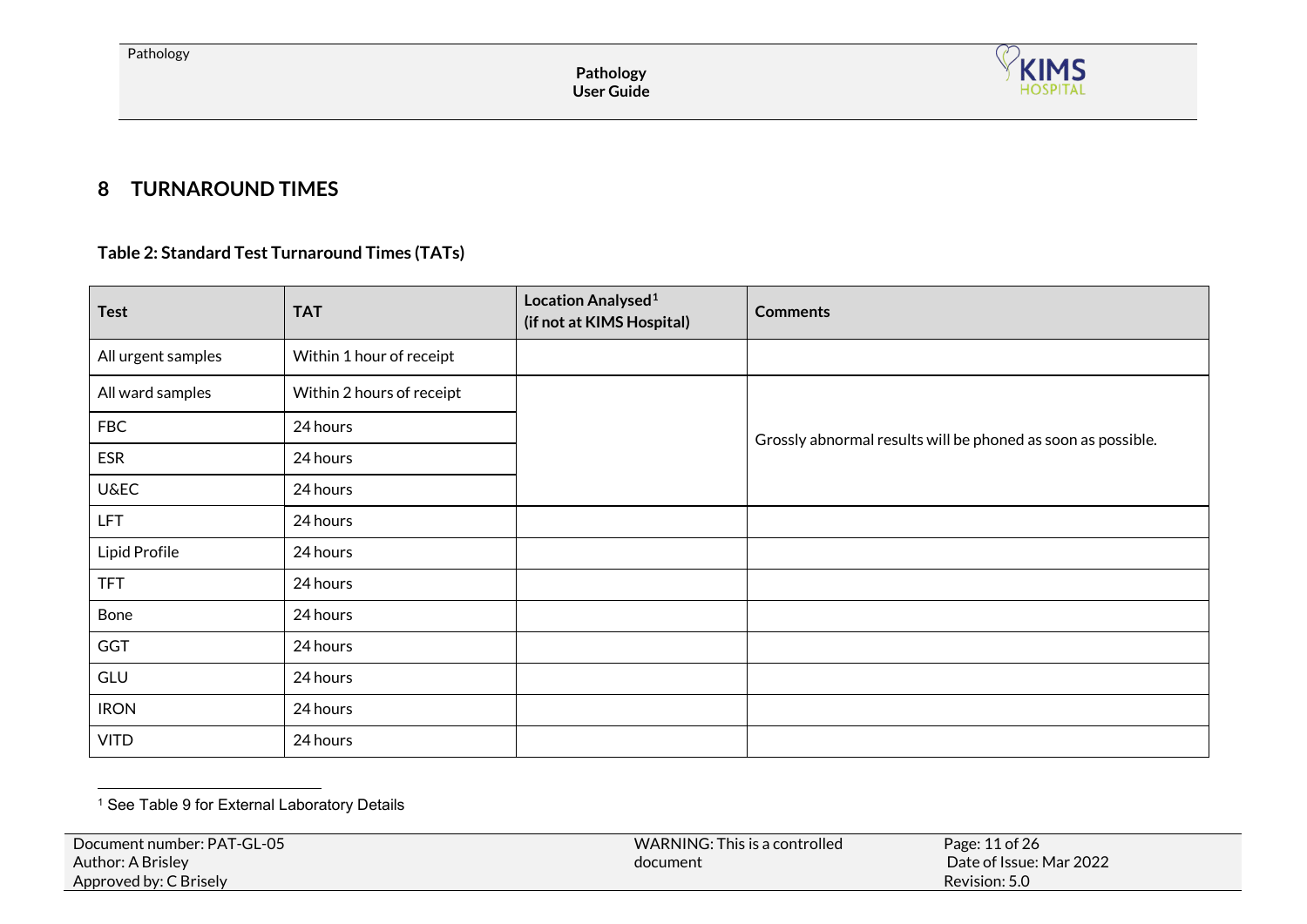#### Pathology

**Pathology User Guide**



| <b>Test</b>                               | <b>TAT</b>                                  | Location Analysed <sup>1</sup><br>(if not at KIMS Hospital) | <b>Comments</b>                                               |
|-------------------------------------------|---------------------------------------------|-------------------------------------------------------------|---------------------------------------------------------------|
| <b>MG</b>                                 | 24 hours                                    |                                                             |                                                               |
| <b>CEA</b>                                | 24 hours                                    |                                                             |                                                               |
| LDH                                       | 24 hours                                    |                                                             |                                                               |
| <b>CEA</b>                                | 24 hours                                    |                                                             |                                                               |
| <b>FER</b>                                | 24 hours                                    |                                                             |                                                               |
| <b>CRP</b>                                | 24 hours                                    |                                                             |                                                               |
| <b>TNT</b>                                | Within 2 hours of receipt                   |                                                             |                                                               |
| <b>URIC ACID</b>                          | 24 hours                                    |                                                             |                                                               |
| <b>COAGULATION</b>                        | 4 hours                                     |                                                             |                                                               |
| T. PROTEIN & ALBUMIN                      | 24 hours                                    |                                                             |                                                               |
| <b>MRSA SCREEN</b>                        | 24 hours                                    |                                                             |                                                               |
| <b>WOUND SWAB</b>                         | 48-72 hours                                 |                                                             |                                                               |
| <b>GYNAE SWABS</b>                        | 48-72 hours                                 |                                                             |                                                               |
| URINE CULTURE                             | 24-48 hours                                 |                                                             |                                                               |
| <b>COVID PCR</b>                          | 24-48hhours                                 |                                                             |                                                               |
| <b>TISSUE/FLUID FOR</b><br><b>CULTURE</b> | 48-72hours                                  | <b>MTW</b>                                                  |                                                               |
| <b>HISTOLOGY</b>                          | Refer to MTW                                | <b>MTW</b>                                                  | Contact KIMS Hospital Pathology Department directly for TATs. |
| Referral laboratory<br>results            | As per referral lab published<br><b>TAT</b> | TDL, MTW, KingsPath                                         | Published turn around times available on request              |

| Document number: PAT-GL-05 | WARNING: This is a controlled | Page: 12 of 26          |
|----------------------------|-------------------------------|-------------------------|
| Author: A Brisley          | document                      | Date of Issue: Mar 2022 |
| Approved by: C Brisely     |                               | Revision: 5.0           |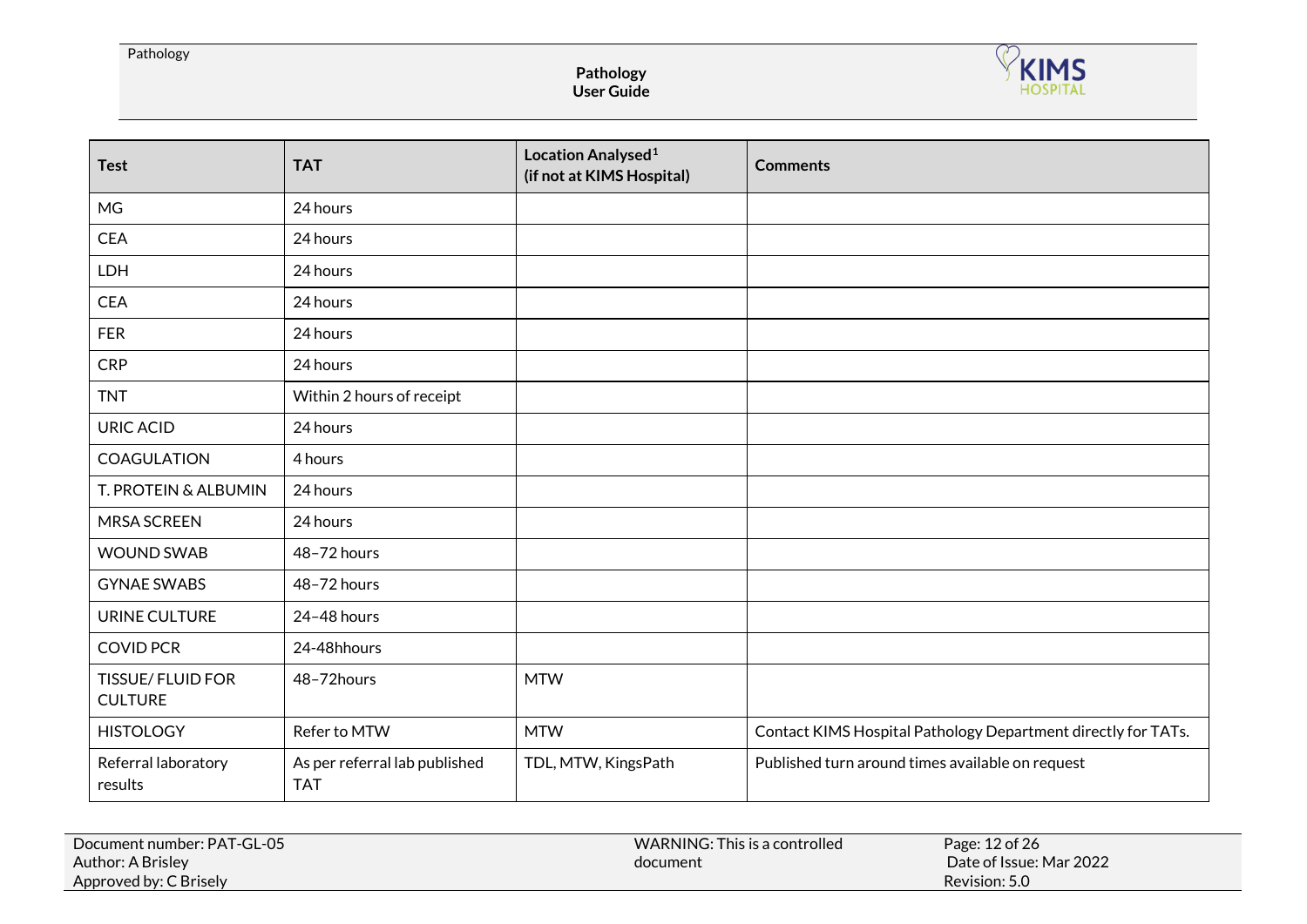

Once results are finalised they will be available on Compucare and available for viewing by the requesting clinician(s) in charge of the patient.

**If you require more urgent results please discuss your requirements with the Laboratory Manager.** 

# <span id="page-12-0"></span>**9 SPECIALIST INVESTIGATIONS**

Any specialist tests requested will be sent to the appropriate referral laboratory.

## <span id="page-12-1"></span>**10 BLOOD TRANSFUSION SERVICE SPECIFIC**

**It is extremely important that the patient is correctly identified at the time of blood sampling. This is the responsibility of the person collecting the blood. Samples should be correctly labelled (see Sections 6 & 7) at the bedside. The labelling of tubes MUST NOT be delegated to a third party.**

## **Please remember: BLOOD CAN KILL**

#### **Products Issued by the Pathology Laboratory**

- Crossmatched blood.
- Emergency group O (D) Negative blood.
- Fresh frozen plasma.
- Platelets.
- Major haemorrhage units as part of the Code Red procedure.

#### **For full details refer to the Blood Transfusion Policy (PAT-POL-02).**

**Special requirements**: If your patient has special requirements please discuss these with the Laboratory Manager when requesting blood. If you are in any doubt regarding a patient's requirements please refer to the appropriate guidelines or discuss with a Consultant.

## **ALWAYS TELEPHONE THE LABORATORY FOR URGENT BLOOD**

#### **Table 3: Blood Transfusion Turnaround Times**

| <b>Test</b>                 | <b>TAT</b> | <b>Comment</b>                                                |
|-----------------------------|------------|---------------------------------------------------------------|
| Routine Crossmatch          | 24 hours   |                                                               |
| <b>Emergency Crossmatch</b> | 2 hours    | From receipt of request and<br>sample at referral laboratory. |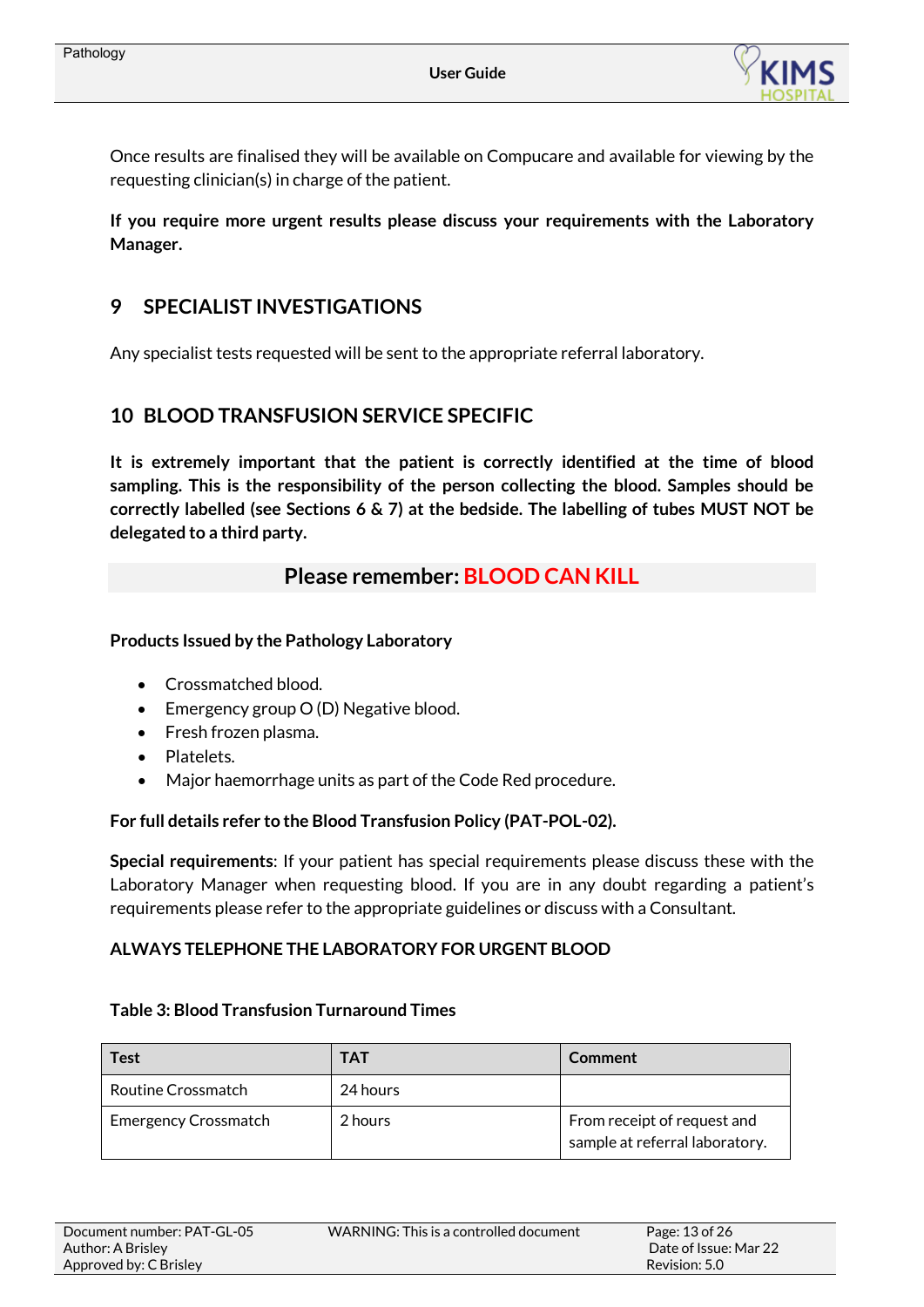

| <b>Test</b>                                 | TAT                   | Comment                                |
|---------------------------------------------|-----------------------|----------------------------------------|
| Urgent group compatible un-<br>crossmatched | 2 hours               | From receipt of request and<br>sample. |
| O negative (flying squad)                   | Immediately available |                                        |
| FFP                                         | Code Red request only | From receipt of request.               |
| <b>Platelets</b>                            | Code Red request only | From receipt of request.               |

The provision of compatible crossmatched blood may be delayed where **atypical auto** or **allo antibodies** are detected in the patient's blood.

**You will be informed if this occurs** and additional samples may be requested for further analysis.

For routine blood crossmatching and the provision of non-urgent blood products please give the laboratory **at least 24 hours' notice**.

When requesting group and save or crossmatch of blood for patients going to theatre please refer to the standard blood ordering schedule (MSBOS).

# <span id="page-13-0"></span>**11 URGENT REQUESTS**

- Please request tests to be performed urgently only when it is clinically essential.
- All of our work is processed rapidly and the results are available in a timely manner. The agreed turnaround times for each test are published within this user guide.
- If you wish for a sample to be analysed urgently, please make sure that the request form clearly states this and always contact the laboratory to discuss.
- These samples will be handled separately and the results telephoned to the requesting doctor/clinician/nurse as soon as possible.

# <span id="page-13-1"></span>**12 RESULT DELIVERY: TELEPHONED RESULTS**

- Please avoid asking us to telephone results if possible as this interferes with the work of the Laboratory.
- Significantly abnormal results will be telephoned to the ward and/or requesting clinician.
- The Pathology Laboratory Service has an agreed list of critical/alert results that will always be telephoned to the ward and/or requesting clinician (see Table 4 below).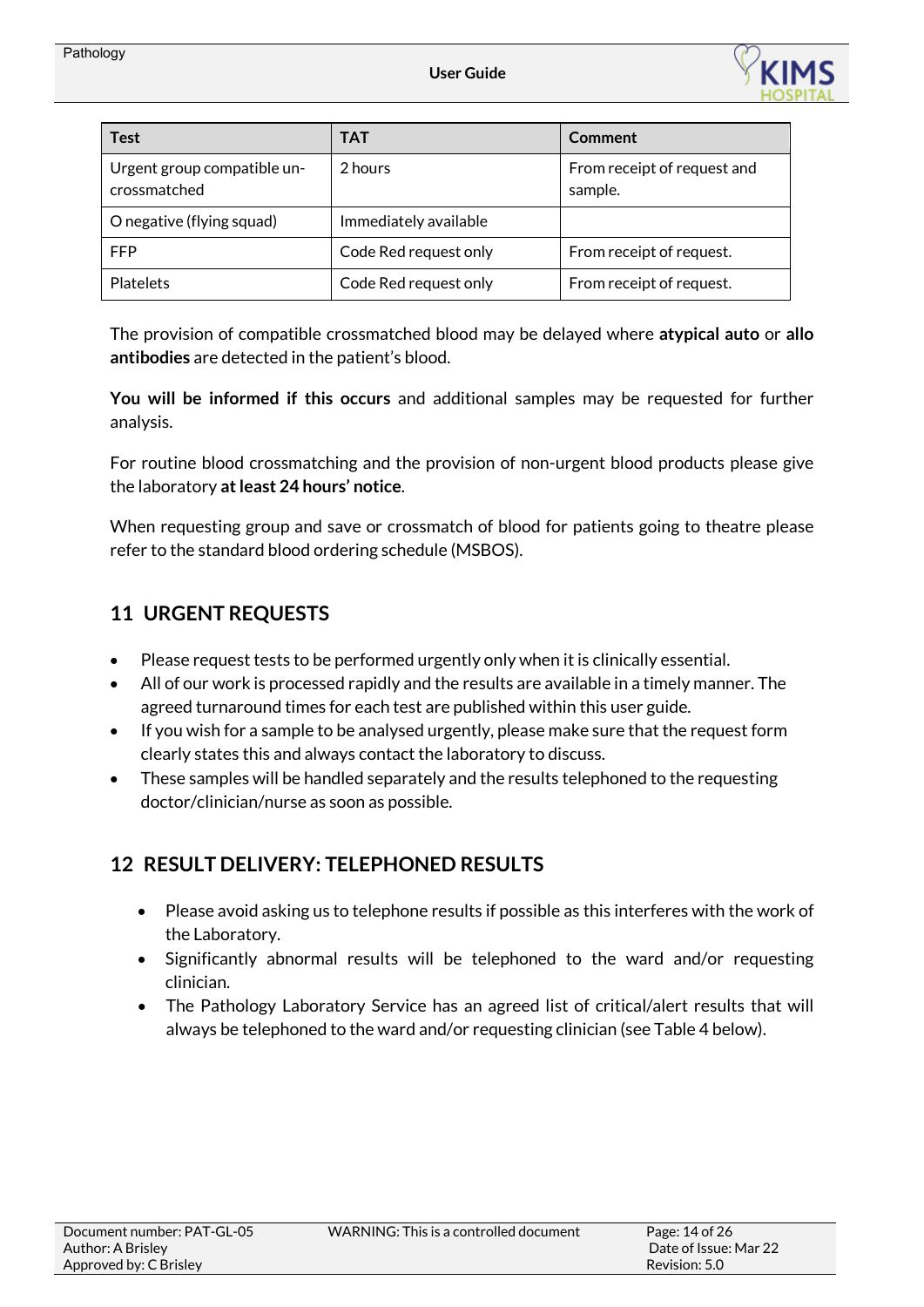

# **Table 4: Telephone Alert Ranges**

| Analyte                         | <b>Units</b>      | <b>Action limits</b> |              | <b>Comments</b>                                                                                 |
|---------------------------------|-------------------|----------------------|--------------|-------------------------------------------------------------------------------------------------|
|                                 |                   | Lower                | <b>Upper</b> |                                                                                                 |
| <b>BIOCHEMISTRY</b>             |                   |                      |              |                                                                                                 |
| <b>Renal function</b>           |                   |                      |              |                                                                                                 |
| Sodium                          | mmol/L            | $\leq 120$           | $\geq 160$   | ≤130 <16 yo                                                                                     |
| Potassium                       | mmol/L            | $\leq 3.0$           | $\geq 6.0$   |                                                                                                 |
| Urea                            | mmol/L            | 30.0                 |              |                                                                                                 |
| Creatinine                      | umol/L            | 354                  |              | ≥200 <16 yo                                                                                     |
| <b>Liver Function</b>           |                   |                      |              |                                                                                                 |
| ALT - Alanine transaminase      | U/L               | 15xULN               |              | N.10-50 M; 10-35 F                                                                              |
| AST - Aspartate<br>transaminase | U/L               | 15xULN               |              | N. 0-40 M; 0-32 F                                                                               |
| Amylase                         | U/L               | $\geq$ 500           |              |                                                                                                 |
| Calcium (adjusted)              | mmol/L            | 1.8                  | 3.2          |                                                                                                 |
| <b>CRP</b>                      | mg/L              | $\frac{1}{2}$        | 300          |                                                                                                 |
| Glucose (diabetic)              | mmol/L            | 2.5                  | 30           |                                                                                                 |
| Glucose ≥16 yrs                 | mmol/L            | 2.5                  | 25           |                                                                                                 |
| Glucose < 16 yrs                | mmol/L            | 2.5                  | $\geq 15$    |                                                                                                 |
| Magnesium                       | mmol/L            | 0.4                  | 4.0          |                                                                                                 |
| Phosphate                       | mmol/L            | $≤0.3$               | n/a          |                                                                                                 |
| <b>TSH</b>                      | m <sub>U</sub> /L | < 0.27               | 30           |                                                                                                 |
| FT <sub>3</sub>                 | pmol/L            | $\frac{1}{2}$        | 10           | Only email results if not on thyroid treatment.                                                 |
| FT4                             | pmol/L            |                      | 35           |                                                                                                 |
| Troponin                        | ng/L              | L,                   | >14.0        |                                                                                                 |
| <b>HEAMATOLOGY</b>              |                   |                      |              |                                                                                                 |
| Hb - Haemoglobin                | g/L               | ~5                   |              | Microcytic/macrocytic anaemia                                                                   |
|                                 | g/L               | <80                  |              | Normochromic, normocytic, may suggest blood loss<br>or bone marrow failure.                     |
|                                 | g/L               | $>160 F$<br>$>180$ M |              | Or haematocrit. above 55 I/I. Only requires urgent<br>referral if compounding medical problems. |
| <b>White Cell Count</b>         |                   |                      |              |                                                                                                 |
| Neutrophils                     | $X10^9/L$         | 1.5                  | >20          | Unless post op.                                                                                 |
| Lymphocytes                     | $X10^9/L$         | $>50$                |              | Requires urgent but not immediate referral.                                                     |

| Document number: PAT-GL-05 | WARNING: This is a controlled document | Page: 15 of 26        |
|----------------------------|----------------------------------------|-----------------------|
| Author: A Brisley          |                                        | Date of Issue: Mar 22 |
| Approved by: C Brisley     |                                        | Revision: 5.0         |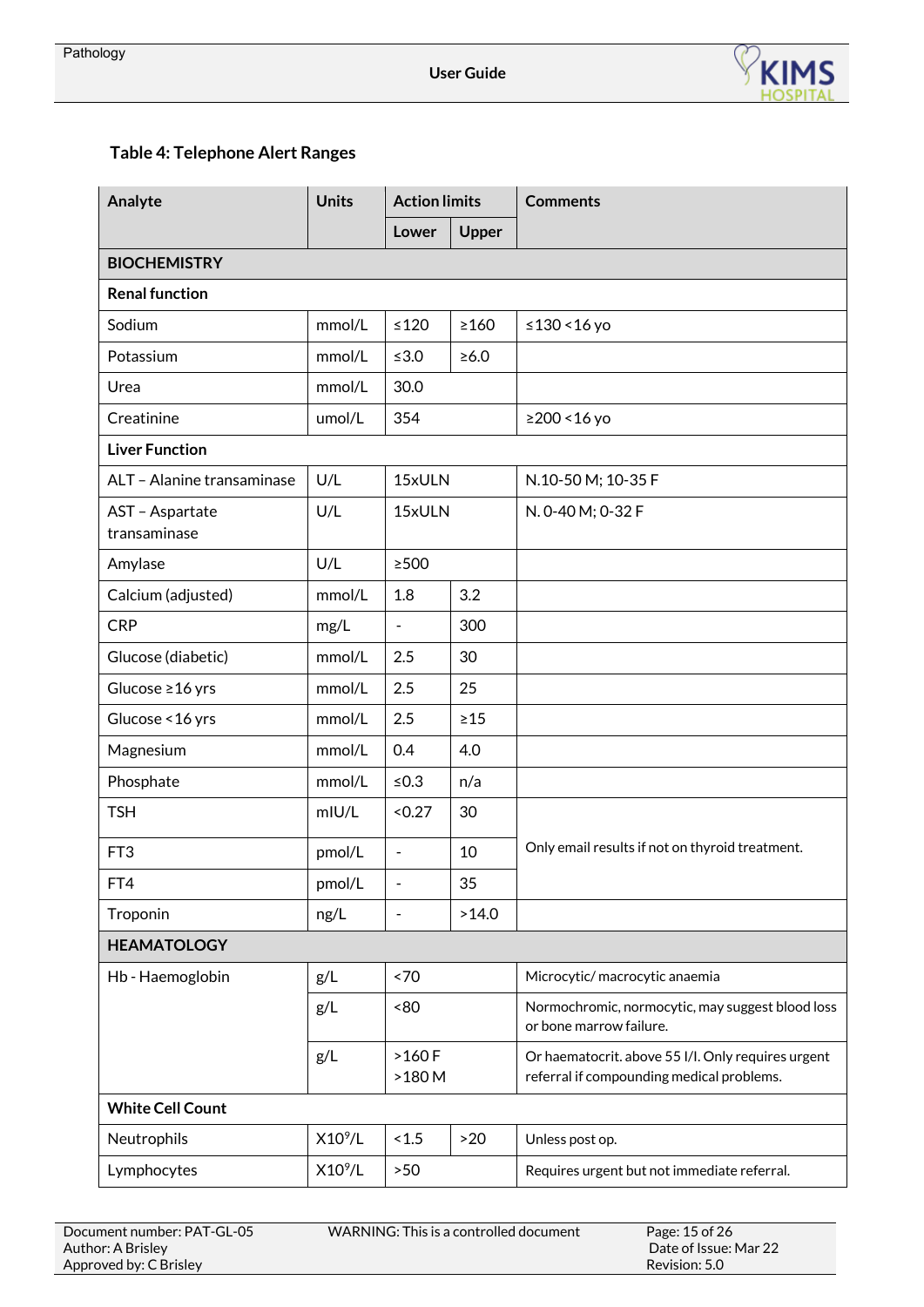

| Analyte          | <b>Units</b>        | <b>Action limits</b>    | <b>Comments</b>                                                 |
|------------------|---------------------|-------------------------|-----------------------------------------------------------------|
| <b>Platelets</b> | $X10^9/L$           | ~50                     |                                                                 |
|                  | $X10^9/L$           | >600                    | Requires assessment and referral.                               |
|                  | X10 <sup>9</sup> /L | >1000                   | Requires urgent referral for assessment.                        |
| <b>INR</b>       |                     | >4.9                    |                                                                 |
| Microbiology     |                     |                         |                                                                 |
| <b>MRSA</b>      | <b>NA</b>           | Positive                | Inform IPC and requesting clinican                              |
| COVID-19         | <b>NA</b>           | NCOV-SARS<br><b>POS</b> | Inform Lead nurse on call, IPC Lead and HR (if staff<br>member) |

- We will always ask you to confirm any results that we do give you by telephone by reading the results back to us.
- We will always ask for the name of the person taking the results for audit purposes.
- The above protocol will also be applied if you telephone the Laboratory for results.

# <span id="page-15-0"></span>**13 HIGH RISK SAMPLES**

The Laboratory operates a policy of universal safety precautions for all samples and we recommend that you regard all blood as being potentially infectious. High risk labelling of samples is **not required**.

# <span id="page-15-1"></span>**14 MEASUREMENT UNCERTAINTY AND FACTORS AFFECTING COAGULATION RESULTS**

The calculation of the measurement of uncertainty (MOU) is undertaken by the laboratory service through review and update at regular intervals. Information in relation to the MOU for the laboratory tests carried out within the Pathology Department can be obtained by contacting a member of the Laboratory Team.

## <span id="page-15-2"></span>**14.1 Pre-Examination Factors Affecting Pathology Results**

All results will be subject to variability arising from how the sample is collected and stored. Differences in patient preparation, specimen collection technique, time of sampling, transportation, storage time and preparation of the primary sample may all alter the results and the measurable amount of an analyte in a sample. Other factors that may influence pathology results are generally patient specific and include stress, underlying clinical conditions and certain drug therapies.

As users of the Pathology Laboratory Service, you play a key role in reducing the effects of preanalytical variables on results by following the information and advice provided in this Users Guide to ensure that you collect a good quality sample at the appropriate time and for the

| Document number: PAT-GL-05 | WARNING: This is a controlled document | Page: $16$ of $261$   |
|----------------------------|----------------------------------------|-----------------------|
| Author: A Brisley          |                                        | Date of Issue: Mar 22 |
| Approved by: C Brisley     |                                        | Revision: 5.0         |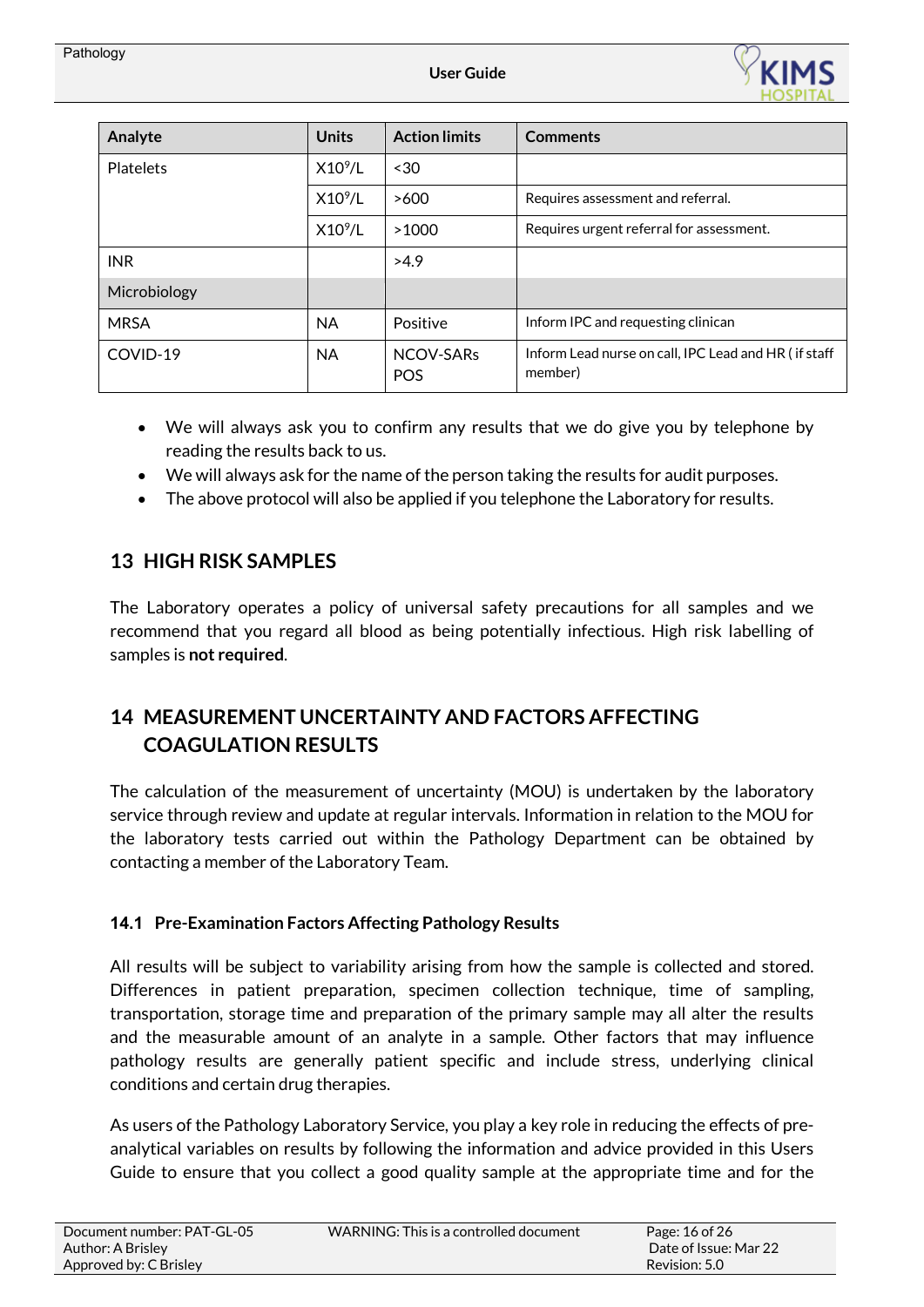

appropriate tests. There are a number of steps that you can take to ensure the quality of the sample that you send to us:

- Always check the individual sample requirements.
- Ensure the samples are taken in the correct order of draw:
	- 1. Blood culture or no additive tubes,
	- 2. Coagulation tubes,
	- 3. Serum tubes with/without gel,
	- 4. Heparin tubes with/without gel,
	- 5. EDTA tubes,
	- 6. Glucose tubes, and
	- 7. Other tubes
- Do not take the sample from an arm with a drip.
- Do not tip blood from one bottle to another, as this may contaminate the sample with an inappropriate anticoagulant.
- Samples must be filled exactly to the level indicated on the bottle (see Figure 1).
- Overfilled and under filled samples may be unsuitable for analysis.
- As soon as the sample is in the bottle, mix thoroughly by gentle inversion; **do not shake**.
- Ensure the samples are delivered promptly to the Laboratory.

#### <span id="page-16-0"></span>**14.2 Examination Factors Affecting Pathology Results**

As with all examination procedures there are numerous analytical factors that may introduce variability into the results of our Pathology tests. These include uncertainty of the calibrator value and dispensed volumes, reagent and calibrator batch variations, equipment maintenance and age, different operators, and environmental fluctuations. There may also be substances present in the sample that interfere with the test procedure such as certain drugs, biotin or bilirubin. The Laboratory pays careful attention to these factors and takes a range of steps to minimise their effects on results including:

- Where available, all tests are referenced to and calibrated against a known reference material or accepted standard.
- Following national guidelines and protocols where available.
- Annual commercial service and calibration of all laboratory pipettes and the laboratory balance and regular on-going in-house calibration checks.
- A comprehensive internal and external quality control programme with careful monitoring of the accuracy, precision and bias of all assays and tests where appropriate.
- Strict adherence to standard operating procedures and manufacturer's maintenance schedules.
- Regular competency assessment of all staff.
- Assessing the limitations, interfering substances and cross reactions affecting all assays.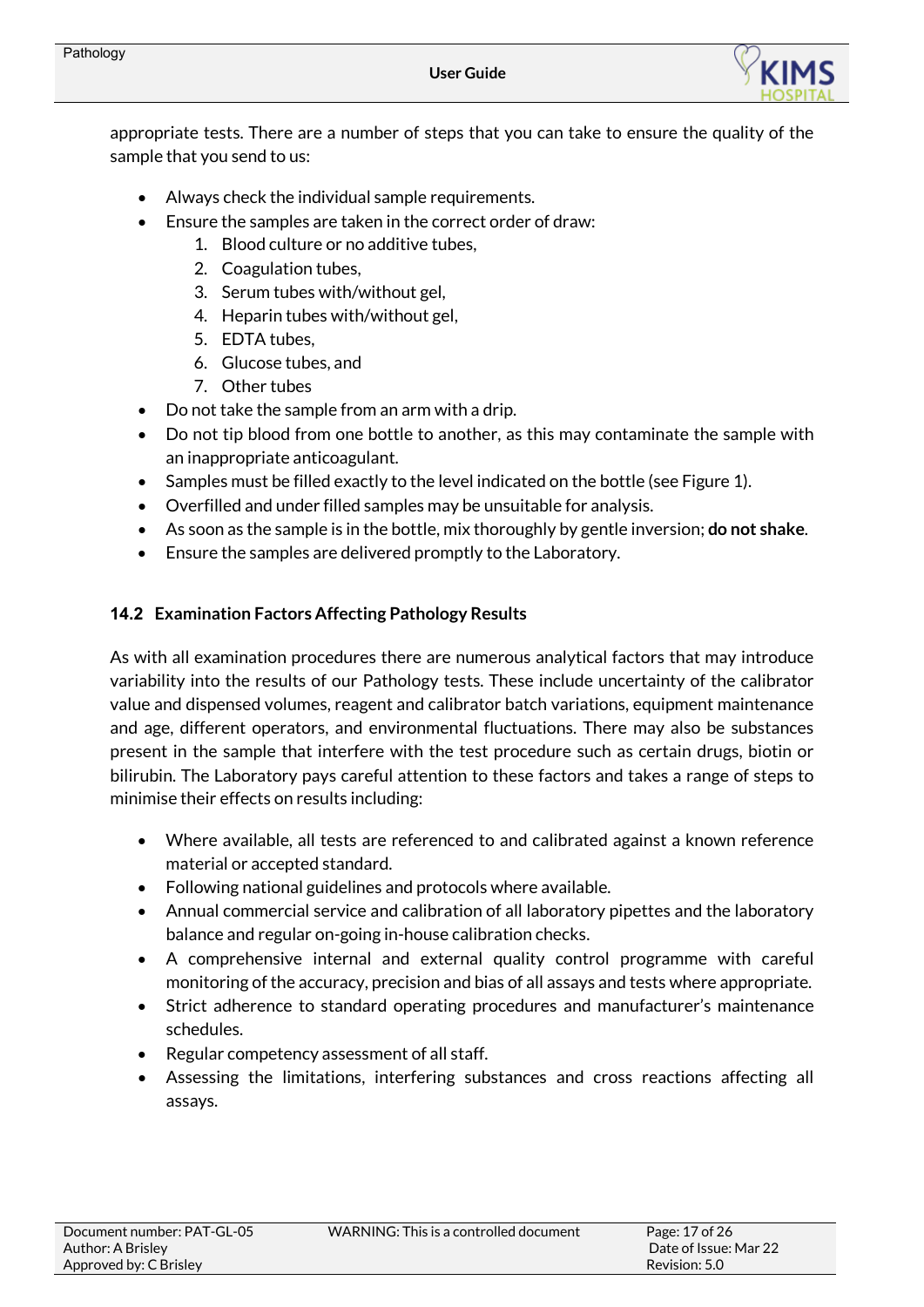

## <span id="page-17-0"></span>**14.3 Post-Examination Factors Affecting Haematology & Transfusion Results**

A number of factors can affect the interpretation of test results. Some assays/tests produce raw numerical data that is then manipulated to produce a final result, and it is possible for calculations to introduce errors (e.g. rounding up numbers) and lead to variability of results. Disease and physiological factors such as biological variation, stress and chronic illness can all bring uncertainty to the interpretation of results. If the result is distinct from the clinical decision value then these factors are generally of little or no importance but as results approach clinical decision values they may significantly affect interpretation.

Automated analysers function within operating limits of accuracy and precision. This may produce slight variance in results if a sample is analysed more than once. These limits are generally very small and the resulting changes in results are not clinically significant. Common accuracy and precision values for our analysers are given in Tables 5–8 below.

| <b>Parameter</b> | <b>Accuracy</b>                                               |
|------------------|---------------------------------------------------------------|
| <b>WBC</b>       | Within $\pm$ 3.0% or within $\pm$ 0.20 x 10 <sup>3</sup> / µL |
| <b>RBC</b>       | Within $\pm 2.0\%$ or within $\pm 0.03 \times 10^6$ / µL      |
| PLT              | Within $\pm$ 5.0% or within $\pm$ 10.0 x 10 <sup>6</sup> / µL |
| Neut%            | Coefficient correlation $r \ge 0.90$                          |
| Lymph%           | Coefficient correlation $r \ge 0.90$                          |
| Mono%            | Coefficient correlation $r \ge 0.75$                          |
| Eos%             | Coefficient correlation $r \geq 0.80$                         |
| Baso%            | Coefficient correlation $r \geq 0.50$                         |
| Neut#            | Within ±3.0% Neut%                                            |
| Lymph#           | Within ±3.0% Lymph%                                           |
| Mono#            | Within ±2.0% Mono%                                            |
| Eos#             | Within ±1.0% Eos%                                             |
| Baso#            | Within $\pm 1.0\%$ Baso $\%$                                  |

#### **Table 5: Accuracy within FBC Parameters**

#### **Table 6: Precision within FBC Parameters**

| Parameter  | <b>Precision</b>                                             |
|------------|--------------------------------------------------------------|
| <b>WBC</b> | CV 3.0% or less (when WBC $\geq$ 4.0 x 10 <sup>3</sup> / µL) |
| <b>RBC</b> | CV 1.5% or less (when RBC $\geq$ 4.0 x 10 <sup>6</sup> / µL) |
| Hb         | CV 1.5% or less                                              |
| <b>HCT</b> | CV 1.5% or less                                              |

| Document number: PAT-GL-05 | WARNING: This is a |
|----------------------------|--------------------|
| Author: A Brisley          |                    |
| Approved by: C Brisley     |                    |

a controlled document Page: 18 of 26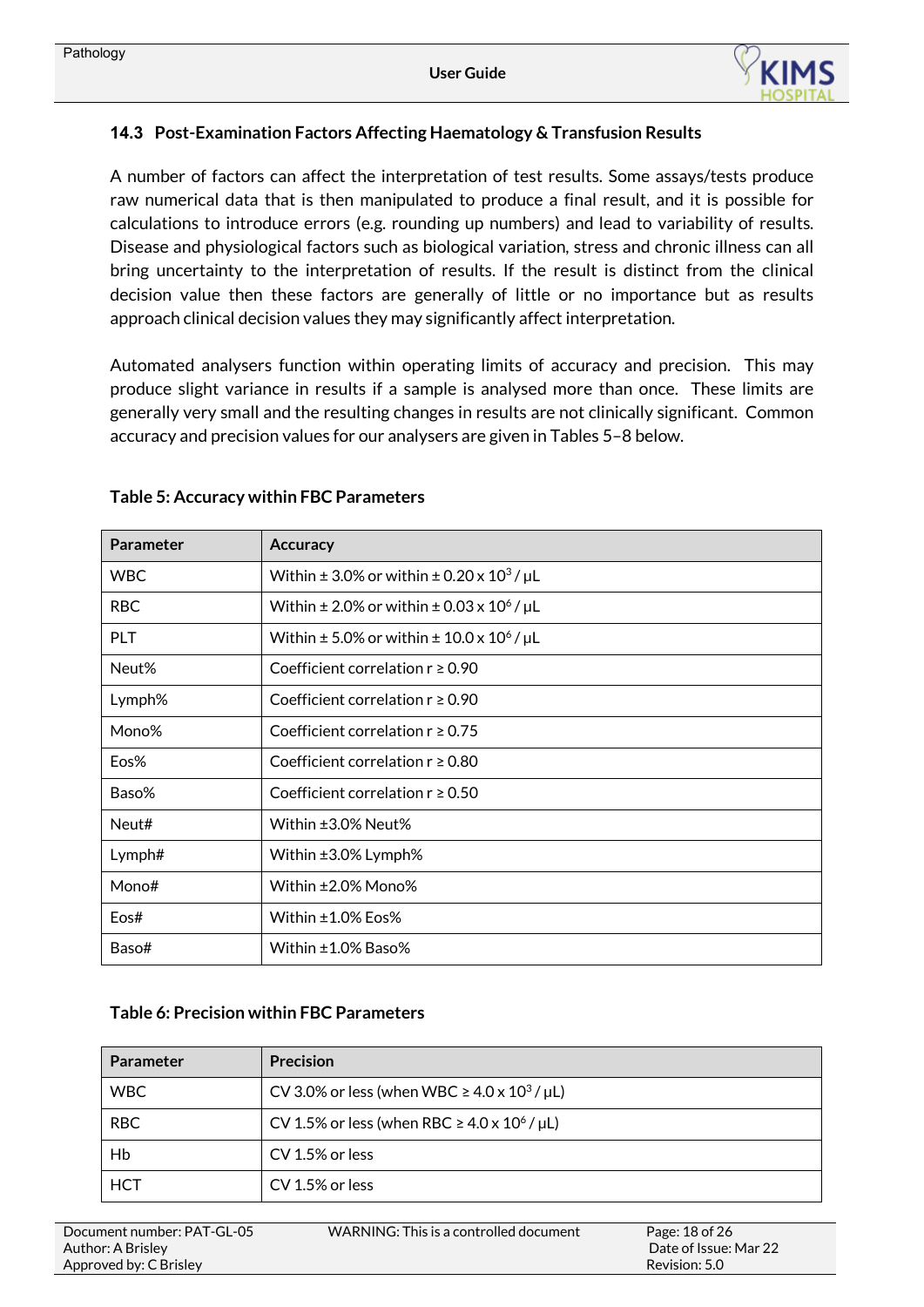

| Parameter   | <b>Precision</b>                               |
|-------------|------------------------------------------------|
| <b>MCV</b>  | CV 1.0% or less                                |
| <b>MCH</b>  | CV 2.0% or less                                |
| <b>MCHC</b> | CV 2.0% or less                                |
| <b>PLT</b>  | CV 4.0% (when PLT $\geq 100 \times 10^3$ / µL) |
| Neut#       | CV 8.0% or less                                |
| Lymph#      | CV 8.0% or less                                |
| Mono#       | CV 20.0% or less                               |
| Eos#        | CV 25.0% or less                               |
| Baso#       | CV 40.0% or less                               |

## **Table 7: Coagulation**

|                      | Intra assay reproducibility CV % | Inter assay reproducibility CV % |
|----------------------|----------------------------------|----------------------------------|
| <b>PT INR</b>        | 0.9                              | 1.6                              |
| APTT                 | 0.3                              | 1.5                              |
| <b>Thrombin Time</b> | 19                               | 4.1                              |

## **Precision**

**PT INR & APTT:** The coefficient of variation of the analytical system (total CV) on the same lot of control plasma should be less than 5%.

#### **Thrombin Time**

The coefficient of variation of the analytical system (total CV) on the same lot of control plasma should be less than 10%.

#### **Table 8: Biochemistry**

| <b>Test</b> | % CV Accuracy |
|-------------|---------------|
| Albumin     | ≤ $2%$        |
| <b>ALP</b>  | ≤2%           |
| <b>ALT</b>  | ≤3%           |
| Amylase     | ≤3%           |
| <b>AST</b>  | ≤3%           |
| Calcium     | ≤2%           |

| Document number: PAT-GL-05 | WARNING: This is a controlled document | Page: 19 of 26        |
|----------------------------|----------------------------------------|-----------------------|
| Author: A Brisley          |                                        | Date of Issue: Mar 22 |
| Approved by: C Brisley     |                                        | Revision: 5.0         |
|                            |                                        |                       |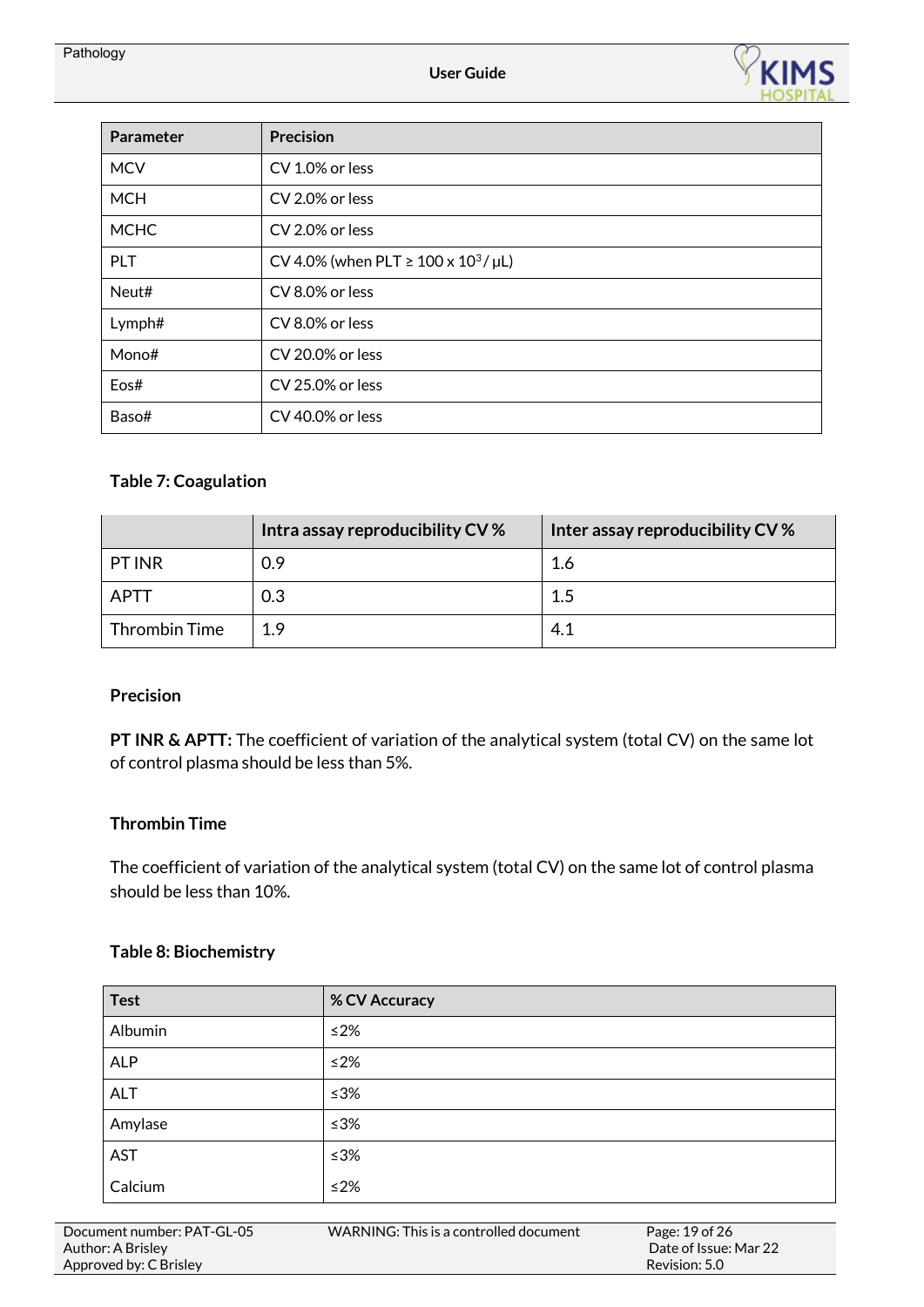

| <b>Test</b>            | % CV Accuracy   |             |
|------------------------|-----------------|-------------|
| Chloride               | $\leq 3\%$      |             |
| Cholesterol            | $≤2%$           |             |
| Creatinine             | $≤3%$           |             |
| <b>CRP</b>             | $≤5%$           |             |
| Gamma GT               | $\leq$ 2%       |             |
| Glucose                | $≤2%$           |             |
| <b>HDL</b>             | $\leq 3\%$      |             |
| LDH                    | $\leq$ 2%       |             |
| LDL (Assayed)          | $≤2%$           |             |
| Iron                   | $≤2%$           |             |
| Magnesium              | $\leq$ 2%       |             |
| Phosphate              | $≤2%$           |             |
| Potassium              | $≤2%$           |             |
| Sodium                 | $\leq$ 2%       |             |
| <b>Total Bilirubin</b> | $\leq 3\%$      |             |
| <b>Total Protein</b>   | $\leq 3\%$      |             |
| Triglyceride           | $\leq$ 2%       |             |
| Urate                  | $\leq$ 2%       |             |
| Urea                   | $\leq$ 2%       |             |
| Ferritin               | $\leq 4\%$      |             |
| FT <sub>3</sub>        | $\leq 5\%$      |             |
| FT4                    | $\leq 5\%$      |             |
| <b>Total PSA</b>       | $\leq$ 2%       |             |
| Troponin T             | $25 - 100$ ng/l | $\leq 5\%$  |
|                        | $>100$ ng/l     | $\leq 3\%$  |
| <b>TSH</b>             | $0.1 - 4$ mU/ml | ${\leq}5\%$ |
|                        | 4-20 mU/ml      | $\leq$ 2%   |
| Vitamin D              | $> 50$ nmol/L   | ≤5.5%       |
|                        | 4.6 ng/ml       | $\leq 3\%$  |
| <b>CEA</b>             | 10-50 ng/ml     | ${\leq}5\%$ |
|                        | 50-500 ng/ml    | $\leq 8\%$  |

Microbiology methods require annual interpretation.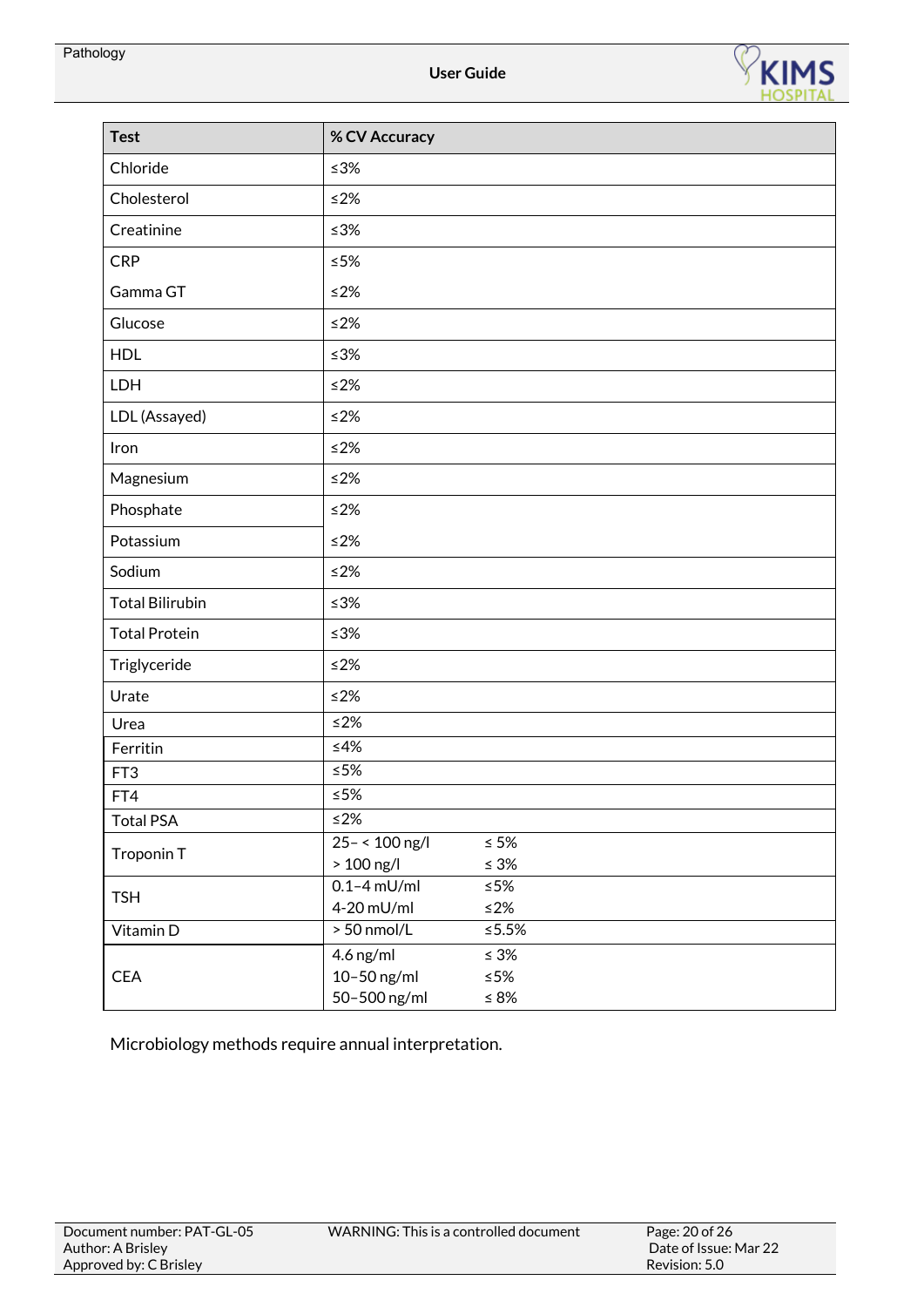

## **Manual Methods**

Examples of manual methods include blood film reporting, microbiology culture, and urine culture.

Automated methods are used in the majority of Blood Science Pathology tests performed. Manual intervention Erythrocyte Sedimentation Rate (ESR), where needed, requires subjective decisions to be made by a Biomedical Scientist. This applies to other manual methods such as blood film reporting, MRSA screening and urine microscopy. In these cases the quality of results is maintained by competency assessment and participation in external quality assurance schemes. Standard Operating Procedures (SOPs) are followed for all procedures.

## <span id="page-20-0"></span>**15 REPORTS**

Results will be available to view on Compucare and WinPath as soon as they have been authorised and paper copy or reports will be issued to the requestor if required. Results that fall outside the normal reference range will be highlighted in bold and appropriate comments will be added.

Reference ranges are periodically re-evaluated and can be found on the paper and electronic report alongside each result. If a reference range has been recently altered a comment will be placed below the test for a period of **six months** to indicate this.

# <span id="page-20-1"></span>**16 SAMPLES REFERRED TO OTHER TRUSTS/LABORATORIES FOR ANALYSIS**

There are a number of tests that it is not cost effective to perform in the Pathology Laboratory and these are referred to specialist laboratories outside of KIMS Hospital.

The KIMS Hospital Pathology Department ensures that each referral laboratory has full UKAS accreditation and where available participates in a recognised external quality control scheme, and this status is checked annually. Table 9 below lists the referral laboratories that we currently use, and which tests are analysed at each laboratory.

| <b>Test</b>                                                                      | <b>Referral Laboratory</b> | Hospital                                                                               | <b>Reference Lab TAT</b>       |
|----------------------------------------------------------------------------------|----------------------------|----------------------------------------------------------------------------------------|--------------------------------|
| Myeloma markers &<br>haematology<br>specialist tests<br>including bone<br>marrow | Laboratory Kings Path      | <b>KingsPath</b><br>Kings Healthcare NHS<br>Trust<br>Denmark Hill<br>London<br>SE5 9RS | 5 Working days from<br>receipt |

## **Table 9: External Pathology Laboratories used by KIMS Hospital**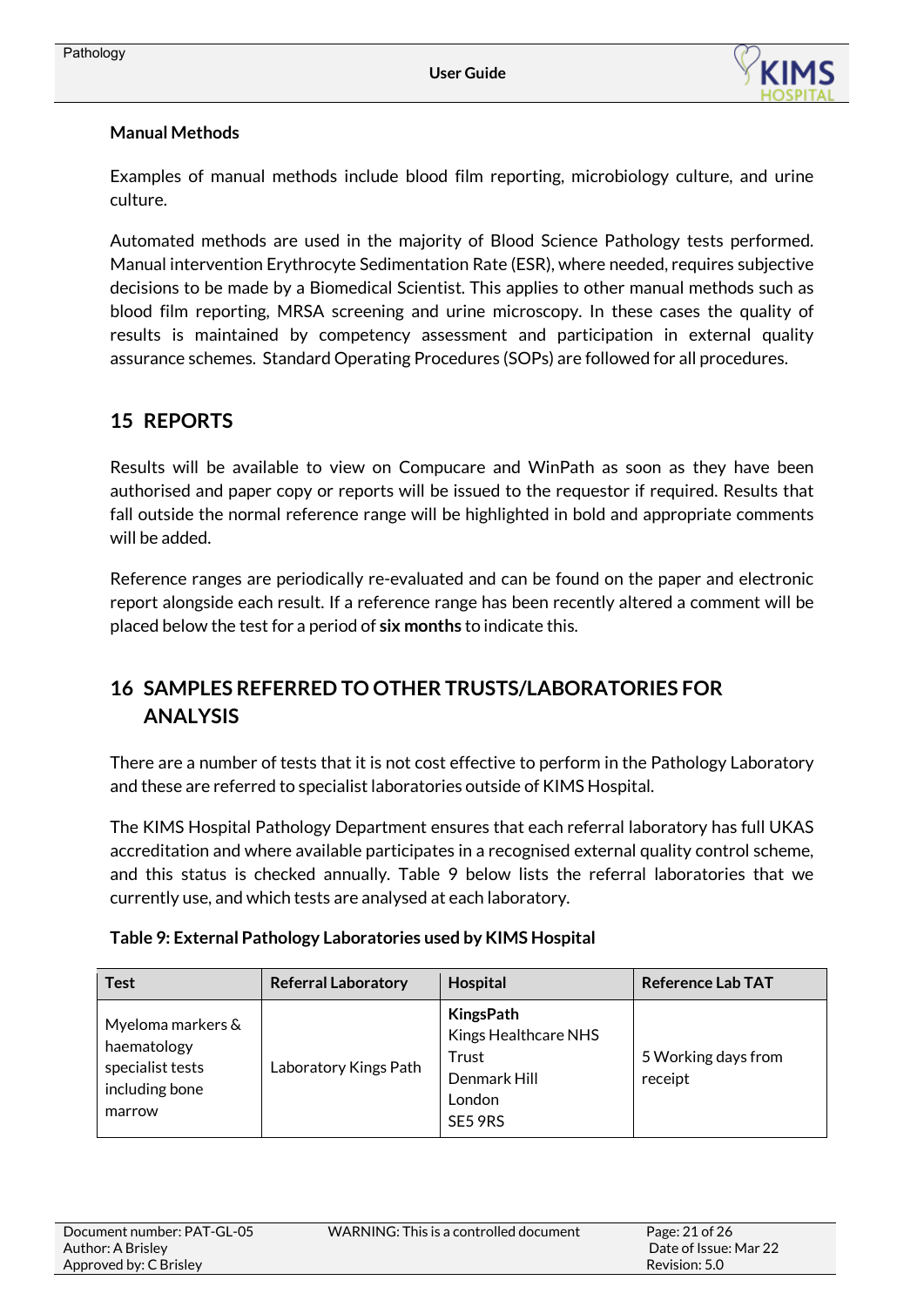

| <b>Test</b>                                                                    | <b>Referral Laboratory</b>                    | Hospital                                                                                                  | <b>Reference Lab TAT</b>              |
|--------------------------------------------------------------------------------|-----------------------------------------------|-----------------------------------------------------------------------------------------------------------|---------------------------------------|
| Specialist<br>Coagulation                                                      | Haemophilia<br>Department                     | <b>K&amp;CH</b><br>Kent & Canterbury<br>Hospital<br><b>Ethelbert Road</b><br>Canterbury<br>Kent<br>CT13NG | 7 Working days from<br>receipt        |
| <b>Blood transfusion</b><br>including provision of<br>O neg emergency<br>units | Haematology, Blood<br><b>Transfusion Dept</b> | <b>MTW</b><br>Maidstone Hospital<br>Hermitage Lane<br>Maidstone<br>Kent<br><b>ME16 9QQ</b>                | 24 hours<br>(2 hours urgent requests) |
| Histology                                                                      | Histopathology<br>laboratory                  | <b>MTW</b><br>Maidstone Hospital<br>Hermitage Lane<br>Maidstone<br>Kent<br><b>ME16 9QQ</b>                | 10 working days                       |
| Microbiology -<br>Faeces, gynae<br>samples, tissues and<br>fluids for culture  | Microbiology<br>laboratory                    | <b>MTW</b><br>Maidstone Hospital<br>Hermitage Lane<br>Maidstone<br>Kent<br><b>ME16 9QQ</b>                | 5 working days                        |
| Out of hours routine<br>blood science tests                                    | <b>Blood sciences</b>                         | <b>MTW</b><br>Maidstone Hospital<br>Hermitage Lane<br>Maidstone<br>Kent<br><b>ME16 9QQ</b>                | 24 hours                              |
| <b>Occupational Health</b><br>Screening samples                                | Pathology Laboratory                          | <b>DVH</b><br>Darent Valley Hospital<br>Darenth Wood Road<br>Dartford<br>DA28DA                           | N/A                                   |
| All other referral<br>tests                                                    | <b>Blood sciences</b><br>laboratory           | <b>TDL</b><br><b>The Doctors Laboratory</b><br>1 Mabledon Place,<br>London<br>WC19AX                      |                                       |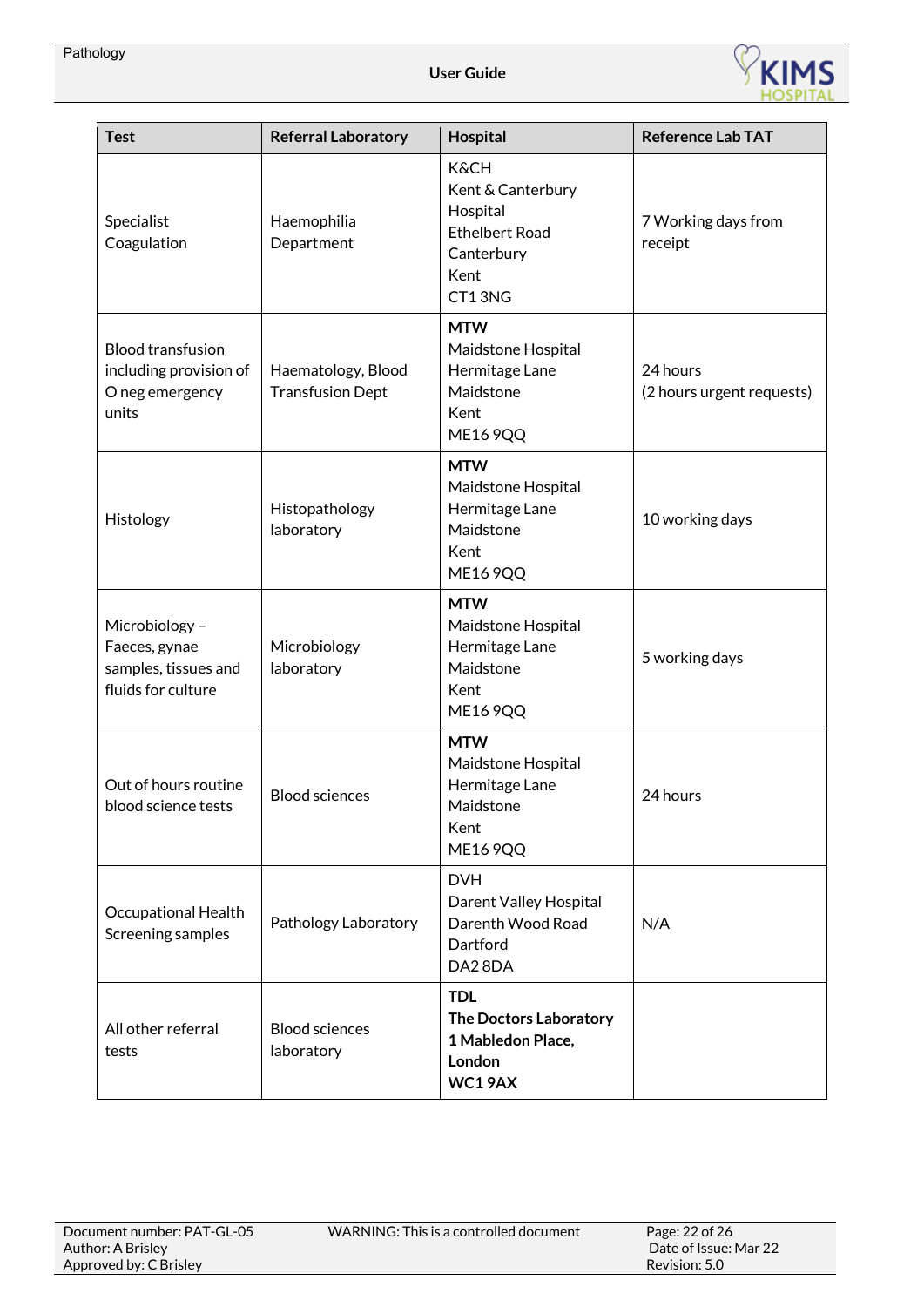

## <span id="page-22-0"></span>**17 TIME LIMITS FOR REQUESTING ADDITIONAL EXAMINATIONS**

Due to the deterioration of samples, there is a time limit on requesting additional examinations. Therefore, 48hrs after the original sample was taken, we will be unable to add additional examinations to the sample as the integrity of the sample may have become compromised.

## <span id="page-22-2"></span><span id="page-22-1"></span>**18 REFERENCE RANGES: LABORATORY NORMAL RANGES**

The reference ranges which have been applied by the KIMS Hospital Pathology Laboratory's Blood Science Service for the reporting of requests are based upon the parameter reference ranges quoted in the following texts:

Lewis, S. M., Bain, B. J., Bates, I., Dacie, J. V., & Dacie, J. V. (2006). Dacie and Lewis practical haematology. Philadelphia: Churchill Livingstone/Elsevier.

IM Appel, B Grimminck et al. Journal of Thrombosis and Haemostasis 2012;10:2254-2263.

P Toulon, M Berruyer *et al.* Thrombosis and Haemostasis 2016;116:9-16.

Pathology Harmonisation, Manufacturer references.

Reference ranges are reviewed at regular intervals according to local laboratory standard operating procedures.

Reference ranges are given in Table 10 below.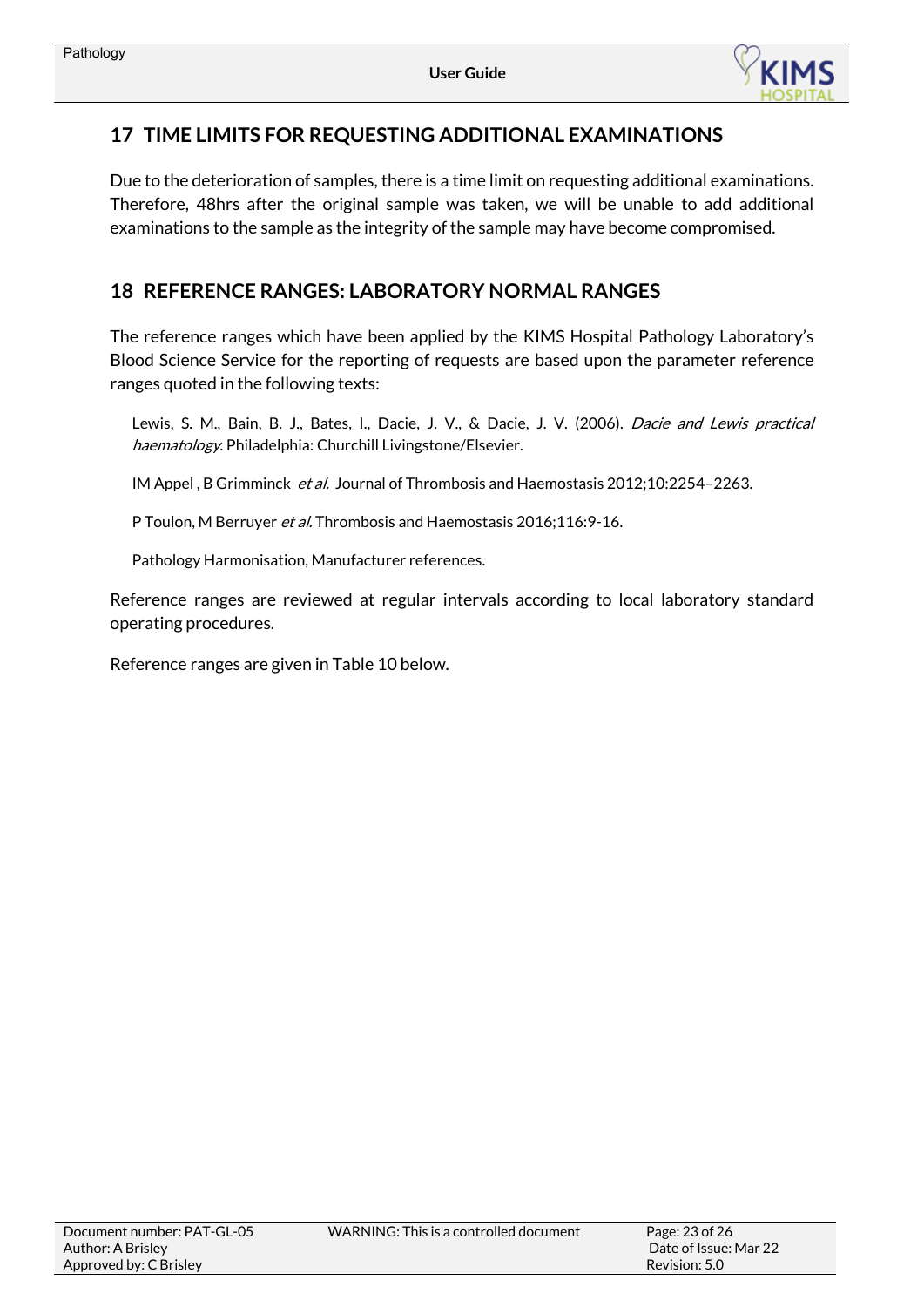

## **Table 10: Reference Ranges**

| <b>Biochemistry</b>      |                       |                                                                      |                                                       |             |                               |              |                            |                                                                                      |
|--------------------------|-----------------------|----------------------------------------------------------------------|-------------------------------------------------------|-------------|-------------------------------|--------------|----------------------------|--------------------------------------------------------------------------------------|
|                          |                       |                                                                      |                                                       |             |                               |              |                            |                                                                                      |
| Test                     | Units                 |                                                                      | <b>Adult Reference Ranges</b><br>Not stated<br>F<br>М |             | Ref Range derived from        |              |                            |                                                                                      |
|                          | Gender                |                                                                      |                                                       |             |                               |              |                            |                                                                                      |
| Albumin                  | g/L                   | 35                                                                   | 50                                                    |             |                               |              |                            | Pathology Harmonisation                                                              |
| <b>ALP</b><br><b>ALT</b> | U/L<br>U/L            | 30                                                                   | 130                                                   | 10          | 50                            | 10           | 35                         | Pathology Harmonisation<br>Roche                                                     |
| Amylase                  | U/L                   | 28                                                                   | 100                                                   |             |                               |              |                            | Roche                                                                                |
| AST                      | U/L                   |                                                                      |                                                       | $\mathbf 0$ | 40                            | $\mathbf{o}$ | 32                         | Roche                                                                                |
| Calcium                  | mmol/L                | 2.2                                                                  | 2.6                                                   |             |                               |              |                            | Pathology Harmonisation                                                              |
| A. Calcium               | mmol/L                | 2.2                                                                  | 2.6                                                   |             |                               |              |                            | Pathology Harmonisation                                                              |
| CEA                      | ug/L                  |                                                                      | 5                                                     |             |                               |              |                            | Roche<br><5 (non-smokers)<br><10 (smokers)                                           |
| Cholesterol              | mmol/L                | 5.0                                                                  |                                                       |             |                               |              |                            | Desirable                                                                            |
| Chloride                 | mmol/L                | 95                                                                   | 108                                                   |             |                               |              |                            | Pathology Harmonisation                                                              |
| Creatinine               | umol/L                |                                                                      |                                                       | 62          | 106                           | 44           | 80                         | Roche Jaffe                                                                          |
| CRP<br>Ferritin          | mg/L<br>ug/L          | $\mathbf{o}$                                                         | 5                                                     | 30          | 400                           | 13           | 150                        | Roche<br>Roche                                                                       |
| Ft3                      | pmol/L                | 3.1                                                                  | 6.8                                                   |             |                               |              |                            | Roche                                                                                |
| Ft4                      | pmol/L                | 12.0                                                                 | 22.0                                                  |             |                               |              |                            | Roche                                                                                |
| GGT                      | U/L                   |                                                                      |                                                       | 10          | ${\bf 71}$                    | 6            | 42                         | Roche                                                                                |
| Glucose<br><b>HDL</b>    | mmol/L<br>mmol/L      | 3.5<br>>1.0                                                          | 5.4                                                   |             |                               |              |                            | Nice<br>Desirable                                                                    |
| Iron                     | umol/L                | 5.8                                                                  | 34.5                                                  |             |                               |              |                            | Roche                                                                                |
| Potassium                | mmol/L                | 3.5                                                                  | 5.3                                                   |             |                               |              |                            | Pathology Harmonisation                                                              |
| LDH                      | U/L                   | 240                                                                  | 480                                                   |             |                               |              |                            | Roche                                                                                |
| LDL                      | mmol/L<br>mmol/L      | $3.0$<br>0.7                                                         | 1.0                                                   |             |                               |              |                            | Desirable<br>Pathology Harmonisation                                                 |
| Magnesium<br>Sodium      | mmol/L                | 133                                                                  | 146                                                   |             |                               |              |                            | Pathology Harmonisation                                                              |
| Phosphate                | mmol/L                | 0.8                                                                  | $1.5$                                                 |             |                               |              |                            | Harmony                                                                              |
| PSA                      | ng/mL                 | o                                                                    | 2.5                                                   |             | 49 yrs.                       |              |                            | Roche                                                                                |
| PSA                      | ng/mL                 | $\mathbf{o}$                                                         | 3.0                                                   |             | 59 yrs.                       |              |                            | Roche                                                                                |
| PSA<br>PSA               | ng/mL<br>ng/mL        | o<br>o                                                               | 4.0<br>5.0                                            |             | 69 yrs.<br>79 yrs.            |              |                            | Roche<br>Roche                                                                       |
| Bilirubin                | umol/L                |                                                                      | 21                                                    |             |                               |              |                            | Pathology Harmonisation                                                              |
| TNT                      | ng/L                  | 14                                                                   |                                                       |             |                               |              |                            | Roche                                                                                |
| T. Protein               | g/L                   | 60                                                                   | 80                                                    |             |                               |              |                            | Pathology Harmonisation                                                              |
| Triglyceride<br>TSH      | mmol/L<br>mIU/L       | 1.7<br>0.27                                                          | 4.2                                                   |             |                               |              |                            | Desirable<br>Roche                                                                   |
| uric Acid                | umol/L                |                                                                      |                                                       | 200         | 430                           | 140          | 360                        | Pathology Harmonisation                                                              |
| Urea                     | mmol/L                | 2.5                                                                  | 7.8                                                   |             |                               |              |                            | Pathology Harmonisation                                                              |
|                          |                       |                                                                      |                                                       |             |                               |              |                            | < 30 nmol/L: Deficiency                                                              |
| Vitamin D                | nmol/L                | no                                                                   | range                                                 |             |                               |              |                            | 30-50 nmol/L: Insufficiency<br>>50 nmol/L :Sufficient                                |
|                          |                       |                                                                      |                                                       |             |                               |              |                            |                                                                                      |
|                          |                       |                                                                      |                                                       |             |                               |              |                            |                                                                                      |
|                          |                       |                                                                      |                                                       |             |                               |              |                            |                                                                                      |
| Haematology              |                       |                                                                      |                                                       |             |                               |              |                            |                                                                                      |
| Test                     | Units                 |                                                                      |                                                       |             | <b>Adult Reference Ranges</b> |              |                            | Ref Range derived from                                                               |
|                          | Gender                | Not stated                                                           |                                                       |             | M                             |              | F                          |                                                                                      |
|                          |                       |                                                                      |                                                       |             |                               |              |                            |                                                                                      |
| <b>WBC</b><br>RBC        | $10*9/L$<br>$10*12/L$ | 4.0                                                                  | 10.0                                                  | 4.5         | $6.0$                         | 3.8          | 4.8                        | Dacie & Lewis 12th edition<br>Dacie & Lewis 12th edition                             |
| Hb                       | g/L                   |                                                                      |                                                       | 130         | 170                           | 110          | 150                        | Dacie & Lewis 12th edition                                                           |
| нст                      | $\%$                  | 33.0                                                                 | 53.0                                                  |             |                               |              |                            | Dacie & Lewis 12th edition                                                           |
| MCV                      | fL                    | 83.0                                                                 | 98.0                                                  |             |                               |              |                            | Dr Aldouri (Consultant Haematologist)                                                |
| <b>MCH</b><br>мснс       | pg                    | 27.0                                                                 | 32.0<br>345.0                                         |             |                               |              |                            | Dacie & Lewis 12th edition<br>Dr Aldouri (Consultant Haematologist)                  |
| <b>RDW</b>               | g/L<br>fL             | 315.0<br>11.6                                                        | 14                                                    |             |                               |              |                            | Dacie & Lewis 12th edition                                                           |
| PLT                      | $10*9/L$              | 150                                                                  | 400                                                   |             |                               |              |                            | Dacie & Lewis 12th editior                                                           |
| Neut                     | $10*9/L$              | $2.0$                                                                | 7.0                                                   |             |                               |              |                            | Dacie & Lewis 12th edition                                                           |
| Lymph                    | $10*9/L$              | 1.0                                                                  | 3.0                                                   |             |                               |              |                            | Dacie & Lewis 12th edition                                                           |
| Mono<br>Eosinophils      | $10*9/L$<br>$10*9/L$  | 0.2<br>0.02                                                          | 1.0<br>0.5                                            |             |                               |              |                            | Dacie & Lewis 12th edition<br>Dacie & Lewis 12th edition                             |
| Basophils                | $10*9/L$              | 0.0                                                                  | 0.1                                                   |             |                               |              |                            | Dacie & Lewis 12th edition                                                           |
|                          |                       |                                                                      |                                                       |             |                               |              |                            |                                                                                      |
|                          |                       |                                                                      |                                                       |             |                               |              |                            |                                                                                      |
| <u>ESR</u>               |                       |                                                                      |                                                       |             |                               |              |                            |                                                                                      |
| ESR                      | Gender                | 17-50 yrs.                                                           | 51-60 yrs.                                            | $61 - 70$   | >70                           |              | Ref Range derived from     |                                                                                      |
| Mm in 1 hour             | Male                  | 10                                                                   | 12                                                    | 14          | 30                            |              | Dacie & Lewis 12th edition |                                                                                      |
| Mm in 1 hour             | Female                | ${\bf 12}$                                                           | 19                                                    | 20          | 35                            |              | Dacie & Lewis 12th edition |                                                                                      |
|                          |                       |                                                                      |                                                       |             |                               |              |                            |                                                                                      |
| <b>Coagulation</b>       |                       |                                                                      |                                                       |             |                               |              |                            |                                                                                      |
|                          |                       |                                                                      |                                                       |             |                               |              |                            |                                                                                      |
| Test                     | Units                 | All                                                                  |                                                       |             | <b>Adult Reference Ranges</b> |              |                            | Ref Range derived from                                                               |
|                          | Gender                |                                                                      |                                                       |             |                               |              |                            |                                                                                      |
| PT                       | Seconds               | 9.9                                                                  | 11.8                                                  |             |                               |              |                            | Sysmex                                                                               |
| APTT                     | Seconds               | 21                                                                   | 30                                                    |             |                               |              |                            | Sysmex                                                                               |
| Fib                      | g/L                   | 1.7                                                                  | 4.2                                                   |             |                               |              |                            | Sysmex                                                                               |
| <b>INR</b>               |                       | 0.8                                                                  | $1.2$                                                 |             |                               |              |                            | Sysmex                                                                               |
|                          |                       |                                                                      |                                                       |             |                               |              |                            |                                                                                      |
|                          | Ref:                  | P Toulon, M Berruyer et al. Thrombosis and Haemostasis 2016;116:9-16 |                                                       |             |                               |              |                            | IM Appel, B Grimminck et al. Journal of Thrombosis and Haemostasis 2012;10:2254-2263 |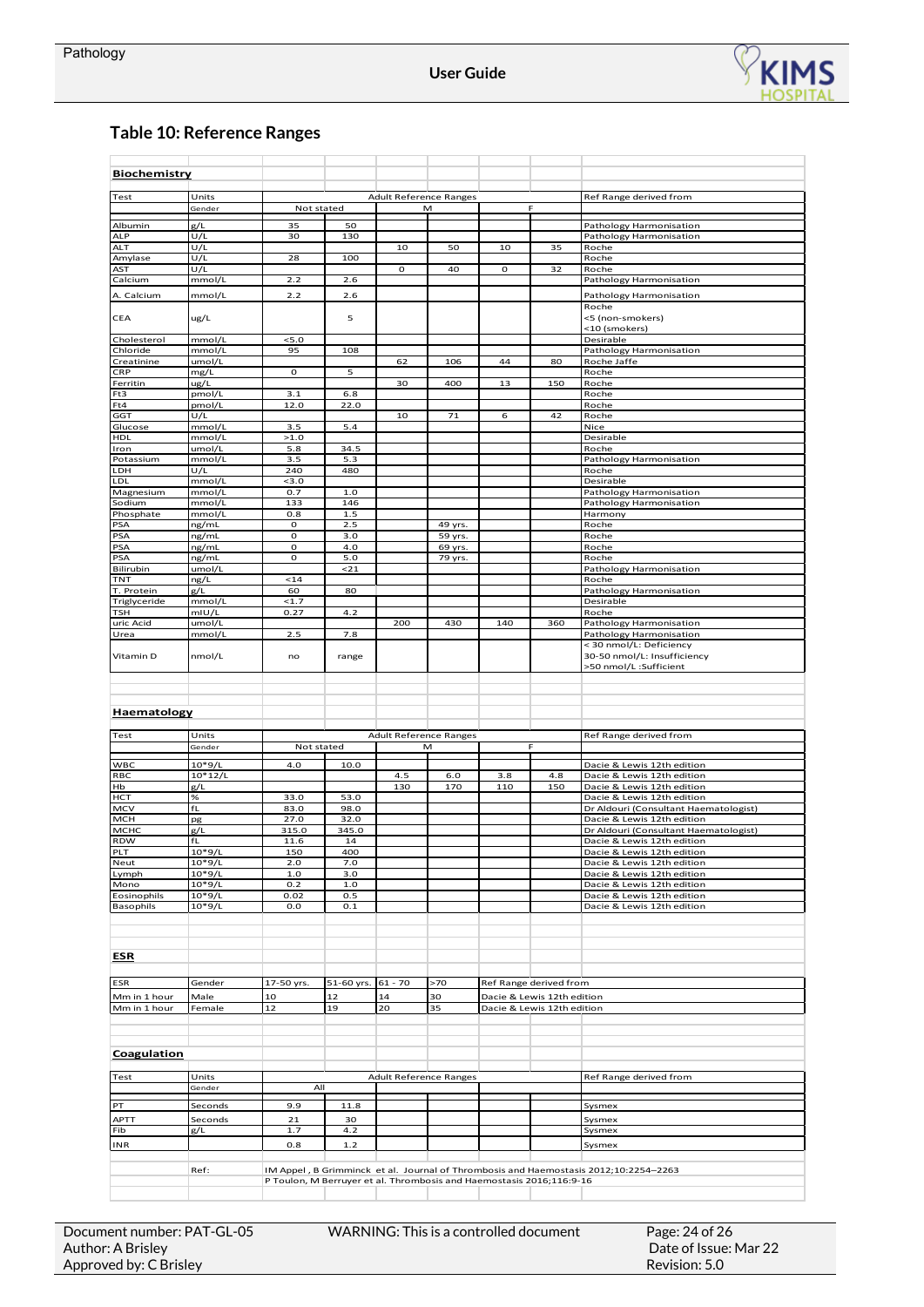

# <span id="page-24-0"></span>**19 SERVICE COMPLIMENTS AND COMPLAINTS**

Should your experience of our services not reach the very high expectations we set out to achieve then we would appreciate you contacting the Pathology Team to discuss your complaint/concern:

## **Informal Complaints**

In the first instance, please contact:

- Pathology Manager (Colin Brisley[\) colin.brisley@kims.org.uk](mailto:colin.brisley@kims.org.uk) or x8228
- Lead Biomedical Scientist and Quality Manager (Andrea Ferrige) [andrea.ferrige@kims.org.uk](mailto:andrea.ferrige@kims.org.uk) or x8190

## **Formal Complaints**

Please use the following contact:

• KIMS Hospital Quality Governance Team[: complaints@kims.org.uk](mailto:complaints@kims.org.uk) or 01622 237786 (x7786).

# <span id="page-24-1"></span>**20 TRANSPORT OF SPECIMENS TO THE LABORATORY**

KIMS Hospital Pathology Department holds an SLA with Delta Transport & Forwarding Ltd (Delta Transport Services) in order to cover all movement of samples between KIMS hospital and the referral laboratories in use (excluding TDL). This service is provided on a daily basis Monday – Saturday, and provides assurance that samples will be delivered within any set turnaround times. TDL has their own dedicated transport service provided directly from the TDL.

## **Ward to Laboratory Internal Sample Logistics**

Specimens for pathology testing can be transported to the laboratory using one of the following methods:

- 1. In person from ward/clinical area to Laboratory Reception.
- 2. Through KIMS Hospital Porters Office x7541

# <span id="page-24-2"></span>**21 PHLEBOTOMY SERVICE**

An outpatient service is available within KIMS Hospital Main site, Sevenoaks Medical Centre and Outreach Clinics. Bloods are taken on the wards by qualified and competent staff

| Document number: PAT-GL-05 | WARNING: This is a controlled document | Page: 25 of 26        |
|----------------------------|----------------------------------------|-----------------------|
| Author: A Brisley          |                                        | Date of Issue: Mar 22 |
| Approved by: C Brisley     |                                        | Revision: 5.0         |